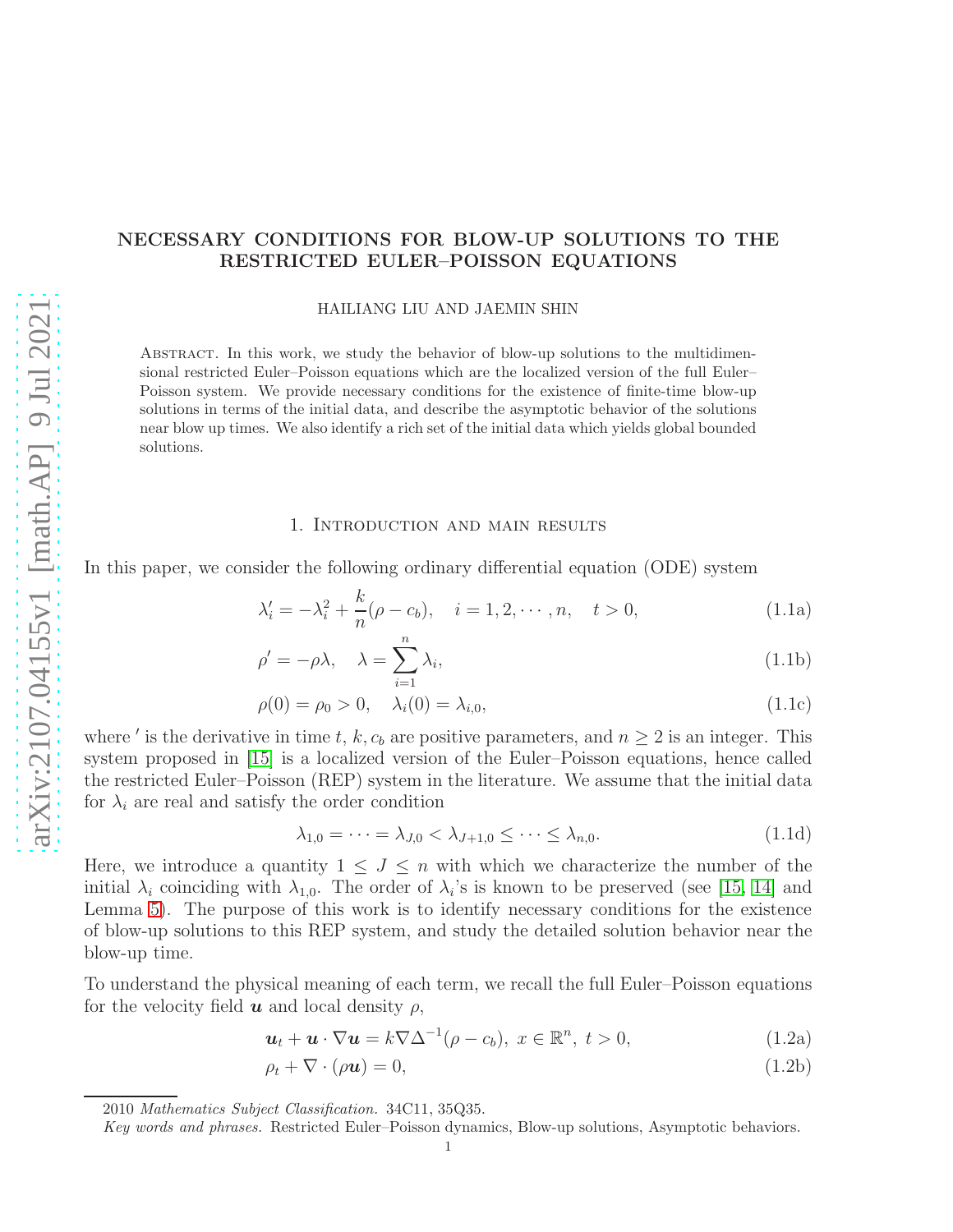where the constant k represents a repulsive  $(k > 0)$  or attractive  $(k < 0)$  force, and  $c<sub>b</sub>$  denotes the background state. This system [\(1.2\)](#page-0-0) describes the dynamic behavior of several important physical flows, including those for semi-conductors, plasma physics, and the collapse of stars (see  $[11, 18, 19, 2, 3, 8]$  $[11, 18, 19, 2, 3, 8]$  $[11, 18, 19, 2, 3, 8]$  $[11, 18, 19, 2, 3, 8]$  $[11, 18, 19, 2, 3, 8]$  $[11, 18, 19, 2, 3, 8]$ ). The existence and behaviors of solutions for  $(1.2)$  and related problems have been extensively studied under various assumptions; see, e.g., [\[12,](#page-30-6) [9,](#page-30-7) [6,](#page-30-8) [21,](#page-31-2) [5\]](#page-30-9) and references therein. In particular, in [\[15\]](#page-30-0) Liu and Tadmor introduced the method of spectral dynamics, which serves as a powerful tool to study dynamics of the velocity gradient  $M = \nabla u$  along particle paths. Indeed, [\(1.2\)](#page-0-0) can be converted into

$$
M' = -M^2 + k\mathcal{R}[\rho - c_b],
$$
  

$$
\rho' = -\rho \text{tr} M,
$$

where ' is the convective derivative,  $\partial_t + \mathbf{u} \cdot \nabla$ , and  $\mathcal{R}$  is the Riesz matrix operator,

$$
\mathcal{R}[f] := \nabla \otimes \nabla \Delta^{-1}[f].
$$

It is the global nature of the Riesz matrix,  $\mathcal{R}[\rho - c_b]$ , which makes the issue of regularity for Euler–Poisson equations such an intricate question to solve, both analytically and numerically. In this paper we focus on the REP equation for M which was proposed in [\[15\]](#page-30-0) by restricting attention to the local isotropic trace,  $\frac{k}{n}(\rho - c_b)I_{n \times n}$ , of the global coupling term  $k\mathcal{R}[\rho - c_b]$ , i.e.,

<span id="page-1-0"></span>
$$
M' = -M^2 + \frac{k}{n}(\rho - c_b)I_{n \times n},
$$
\n(1.3a)

$$
\rho' = -\rho \text{tr} M. \tag{1.3b}
$$

This is a matrix Ricatti equation for the  $n \times n$  matrix M, coupled with the density equation, which should mimic the dynamics of  $(\rho, \nabla u)$  in the full Euler–Poisson equations. The REP system [\(1.1\)](#page-0-1) for the eigenvalue  $\lambda_i$  of M follows from [\(1.3\)](#page-1-0). We note that the REP system [\[15\]](#page-30-0) is to the full Euler–Poisson equations what the restricted Euler (RE) model is to the full Euler equations, while the RE system is known useful in understanding the local topology of the Euler dynamics; we refer the reader to [\[22,](#page-31-3) [1,](#page-30-10) [4,](#page-30-11) [7\]](#page-30-12).

The existence of a critical threshold phenomenon associated with this 2D REP model with zero background,  $c_b = 0$ , was first identified in [\[15\]](#page-30-0). A precise description of the critical threshold for the 2D REP system, with both zero and nonzero background charges, was given in [\[16\]](#page-30-13). These results have been extended to multi-dimensional REP equations by Lee and Liu in [\[14\]](#page-30-1). While Lee identified upper-thresholds for finite time blow-up solutions to an improved REP equation in two dimensions ([\[13\]](#page-30-14)). It is worth mentioning that critical thresholds for restricted Euler equations were studied in [\[17\]](#page-31-4) and [\[20\]](#page-31-5).

In this work, we attempt to advance our understanding of the critical threshold phenomenon by providing necessary conditions for the existence of finite-time blow-up solutions to the REP system  $(1.1)$ . Our results thus provide a complement to the existing results in [\[15,](#page-30-0) [16,](#page-30-13) [13\]](#page-30-14) for REP systems.

In order to see the subtleness of the problem, we recall that a movable essential singularity cannot be achieved for a first-order scalar differential equation  $u' = F(t, u)$ , as long as F is a rational function of u with coefficients that are algebraic functions of  $t$  ([\[10\]](#page-30-15)). However, this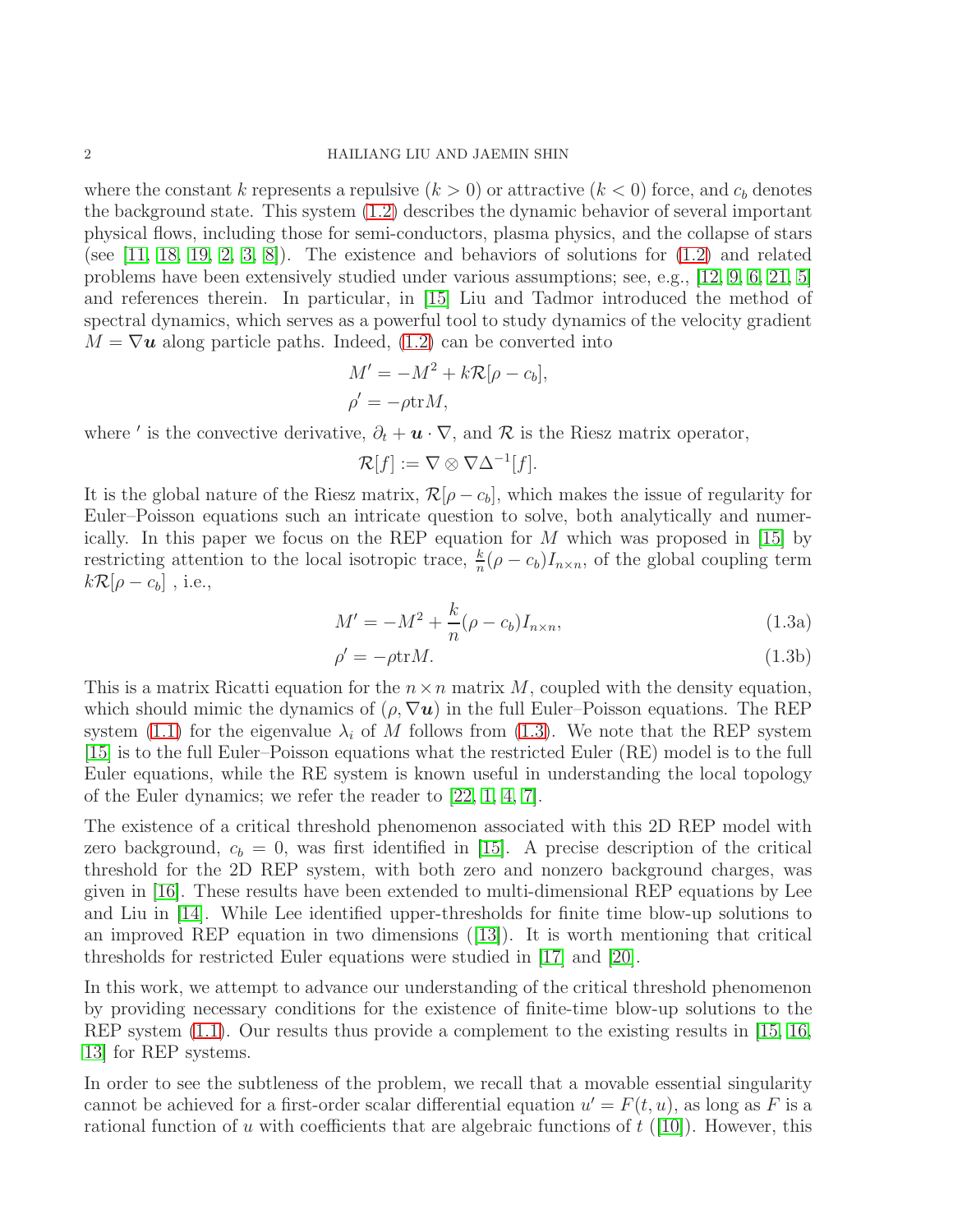is not the case for the system of equations considered here. In other words, the singularity types of solutions  $\lambda$  and  $\rho$  of [\(1.1\)](#page-0-1) are not known a priori. This is one of the main difficulties with this problem, because we cannot simply utilize some balance equations to analyze the behavior of solutions near a singular point. To overcome this difficulty, we transform the Riccati-type equations [\(1.1a\)](#page-0-2) into second-order linear differential equations for

$$
u_i(t) = e^{\int_0^t \lambda_i(s)ds}.
$$

By analyzing the general solution to the second-order differential equation, we are able to reveal the behavior of  $u_i$ , which also provides information on the behavior of  $\lambda'_i$ . Indeed, we can characterize the asymptotic behaviors of  $\lambda_i$  and  $\rho$  near the blow-up time by the gap of the initial data  $\lambda_{i,0}$  together with  $\rho_0$ .

The quantity J defined in [\(1.1d\)](#page-0-3) is critical in terms of different solution behaviors of  $\lambda_i$ . We state our main results in the following.

<span id="page-2-2"></span>**Theorem 1.** Suppose that the maximum interval of existence for  $(1.1)$  is  $[0, t_B)$  for some  $0 < t_B < \infty$ . Then

<span id="page-2-4"></span>
$$
1 \le J \le \frac{n}{2} \quad and \tag{1.4}
$$

<span id="page-2-3"></span>
$$
t_B \ge \frac{1}{\omega} \arctan\left(\frac{\lambda_{1,0}}{\omega}\right) + \frac{\pi}{2\omega}, \quad \omega := \sqrt{kc_b/n}.\tag{1.5}
$$

<span id="page-2-5"></span>Moreover,

$$
\lim_{t \to t_B^-} \lambda_i(t) = -\infty, \quad 1 \le i \le J,
$$
\n(1.6a)

$$
\lim_{t \to t_B^-} \lambda_i(t) = \infty, \quad J < i \le n,\tag{1.6b}
$$

$$
\lim_{t \to t_B^-} \rho(t) = \infty, \tag{1.6c}
$$

<span id="page-2-1"></span>and also

$$
\lim_{t \to t_B^-} \lambda_1(t) e^{\int_0^t \lambda_1(s) + \lambda_n(s) ds} = -p,\tag{1.7a}
$$

$$
\lim_{t \to t_B^-} \lambda_n(t) e^{\int_0^t \lambda_1(s) + \lambda_n(s) ds} = q,
$$
\n(1.7b)

for some  $0 \le q \le p$ .

**Remark 1.** An interesting feature of the behavior of  $\lambda_i$  is that  $\lambda_i$  diverges to  $-\infty$  if and only if  $\lambda_{i,0} = \lambda_{1,0}$  and all the other  $\lambda_i$  diverges to  $+\infty$ . Moreover, J cannot exceed  $n/2$  and in the case of  $J \geq 3$ , J is strictly smaller than  $n/2$ ; see Theorem [2.](#page-2-0) The limits in [\(1.7\)](#page-2-1) indicate how  $\lambda_i$  are connected through p and q, which are mainly characterized by the gap of the initial data  $\lambda_{i,0}$  together with  $\rho_0$ .

Our second theorem gives the detailed blow-up rates of solutions. We note that  $\lambda_i(t) = \lambda_1(t)$ for  $1 \leq i \leq J$  (see Lemma [5\)](#page-6-0).

<span id="page-2-0"></span>Theorem 2. Under the hypothesis in Theorem [1,](#page-2-2) the blow-up rates of singular solutions depend on the size of J, and can be made more precise as follows: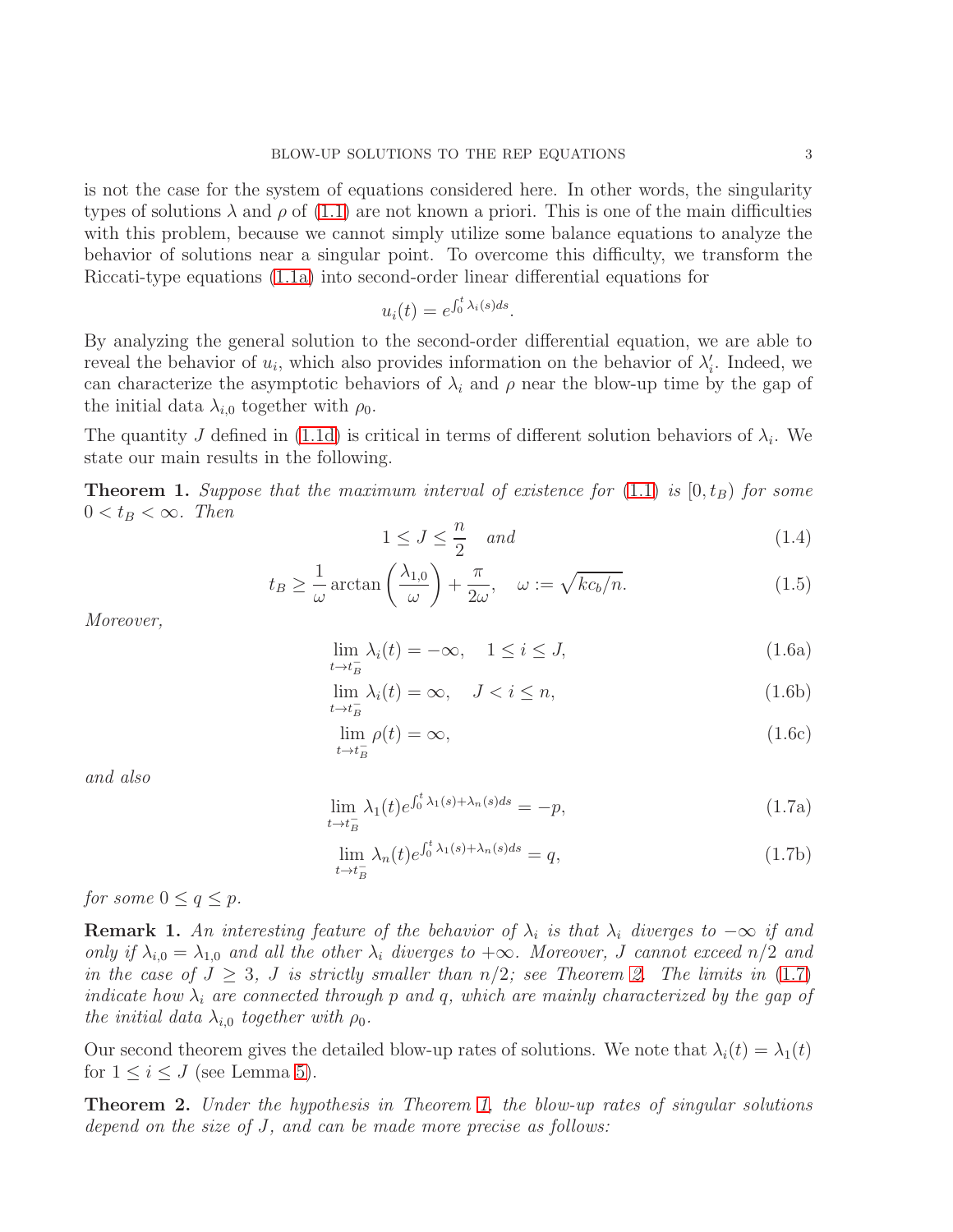(i) If 
$$
J = 1
$$
, then  $n \ge 2$  and  
\n
$$
\lim_{t \to t_B^-} (t_B - t) \lambda_1(t) = -1,
$$
\n
$$
\lambda_i(t) = \mathcal{O}(|\ln(t_B - t)|) \text{ as } t \to t_B^-, \quad 2 \le i \le n,
$$
\n
$$
\rho(t) = \mathcal{O}\Big(\frac{1}{t_B - t}\Big) \text{ as } t \to t_B^-.
$$

(ii) If  $J = 2$ , then  $n \geq 4$  and one of the following cases must hold: (a) If  $n \geq 5$ , then

$$
\lim_{t \to t_B^-} (t_B - t)\lambda_1(t) = -1,
$$
\n
$$
\lim_{t \to t_B^-} (t_B - t)\lambda_i(t) = 0, \quad \lim_{t \to t_B^-} \int_0^t \lambda_i(s)ds = \infty, \quad 3 \le i \le n,
$$
\n
$$
\rho(t) = o\left(\frac{1}{(t_B - t)^2}\right) \quad \text{as } t \to t_B^-.
$$

(b) If  $n = 4$  and  $(\lambda_{1,0} - \lambda_{3,0})(\lambda_{1,0} - \lambda_{4,0}) =: A_0 > k \rho_0$ , then

$$
\lim_{t \to t_B^-} (t_B - t)\lambda_1(t) = -\frac{1}{2} - \frac{1}{2} \sqrt{\frac{A_0}{A_0 - k\rho_0}},
$$
  
\n
$$
\lim_{t \to t_B^-} (t_B - t)\lambda_i(t) = -\frac{1}{2} + \frac{1}{2} \sqrt{\frac{A_0}{A_0 - k\rho_0}}, \quad i = 3, 4,
$$
  
\n
$$
\rho(t) = \mathcal{O}\left(\frac{1}{(t_B - t)^2}\right) \text{ as } t \to t_B^-.
$$

(c) If  $n = 4$  and  $A_0 = k\rho_0$ , then there exists  $C > 0$  such that

$$
\lim_{t \to t_B^-} (t_B - t)^2 \lambda_1(t) = -C,
$$
  
\n
$$
\lim_{t \to t_B^-} (t_B - t)^2 \lambda_i(t) = C, \quad i = 3, 4,
$$
  
\n
$$
\lim_{t \to t_B^-} (t_B - t)^4 \rho(t) = \frac{k}{4} C^2.
$$

(iii) If  $J \geq 3$ , then  $n > 2J$  and there exists  $C > 1$  such that

$$
\lim_{t \to t_B^-} (t_B - t)\lambda_1(t) = -C,
$$
  
\n
$$
\lim_{t \to t_B^-} (t_B - t)\lambda_i(t) = C - 1, \quad J + 1 \le i \le n,
$$
  
\n
$$
\rho(t) = \mathcal{O}\left(\frac{1}{(t_B - t)^2}\right) \text{ as } t \to t_B^-.
$$

Remark 2. Note that for each J specified in different cases, n has to be in certain range so to fulfill the requirement that the maximum interval of existence for [\(1.1\)](#page-0-1) be finite.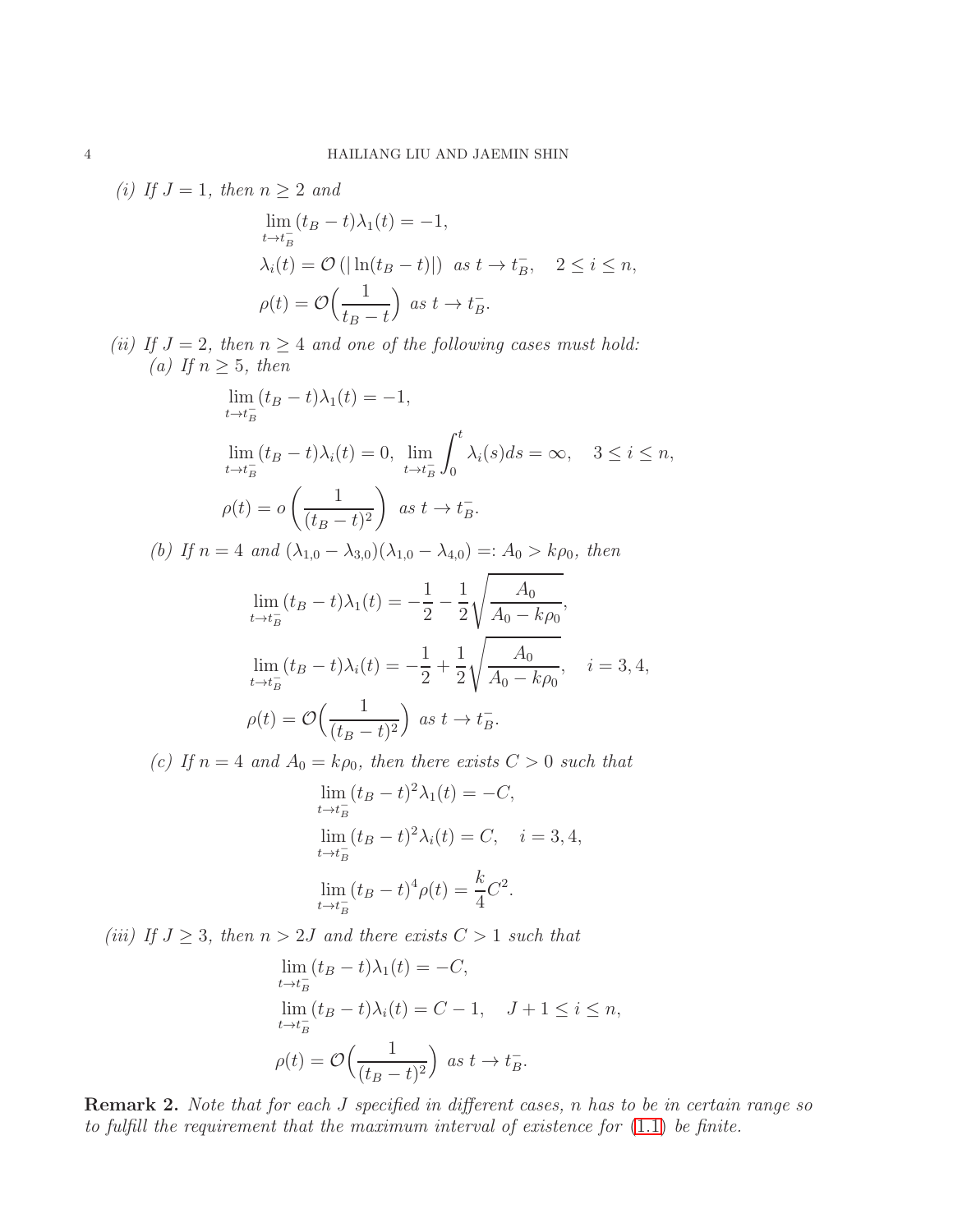In contrast to the finite-time breakdown, the multi-dimensional REP equations admit a large class of global bounded solutions. Our results are summarized below.

# Theorem 3. If

or

$$
J \ge 3 \quad and \quad J = \frac{n}{2},
$$

 $J > \frac{n}{2}$ 2 ,

then [\(1.1\)](#page-0-1) has a global bounded solution.

This has improved upon some global existence results in [\[14\]](#page-30-1), in particular Theorem 2.3 (corresponding to  $n = 3, J = 3$ ) and Theorem 2.9 (corresponding to  $J = n$ ) therein.

The remainder of this paper is organized as follows. In Section 2, we first show that no highly oscillating solution exists (see [\(2.2\)](#page-5-0) for the definition of a highly oscillating solution). That is, we show that  $\rho$  and  $|\lambda_i|$  diverge to  $\infty$  for some i when [\(1.1\)](#page-0-1) admits a finite-time blow-up solution. We also provide a proof of  $(1.5)$ . In Section 3, we transform  $(1.1a)$  to a second-order linear differential equation, and demonstrate the solution behaviors of [\(1.7\)](#page-2-1). To prove Theorem [2](#page-2-0) using [\(1.7\)](#page-2-1), we consider the subcases

$$
p > q \quad \text{and} \quad p = q.
$$

We study the case with  $p > q$  in Section 4. Here, we show that the coefficients of leading singular order terms for  $\lambda_1$  and  $\lambda_n$  can be represented as  $-p/(p-q)$  and  $q/(p-q)$ , respectively. We also conclude that this case yields (i), (a) and (b) of (ii), or (iii) in Theorem [2.](#page-2-0) The last section deals with the case where  $p = q$ , which implies (c) of (ii) in Theorem [2.](#page-2-0) The main difficulty in this case lies in that the leading singular terms of  $-\lambda_1$  and  $\lambda_n$  are the same. For this reason, we have examined the second singular terms. We also provide explicit solutions to the REP system [\(1.1\)](#page-0-1) assuming that  $\lambda_{3,0} = \lambda_{4,0}$ . We remark that [\(1.4\)](#page-2-4) and [\(1.6\)](#page-2-5) follows from Theorem [2.](#page-2-0)

Notation. Throughout the paper we write

$$
f(x) = \mathcal{O}(g(x)) \quad as \ x \to x_0^-,
$$

if there are  $M, \delta > 0$  such that

$$
|f(x)| \le M|g(x)| \quad \text{for all } x_0 - x < \delta.
$$

Similarly, we write

$$
f(x) = o(g(x)) \quad as \; x \to x_0^-,
$$

if for any  $\varepsilon > 0$  there is  $\delta > 0$  such that

$$
|f(x)| \le \varepsilon |g(x)| \quad \text{for all } x_0 - x < \delta.
$$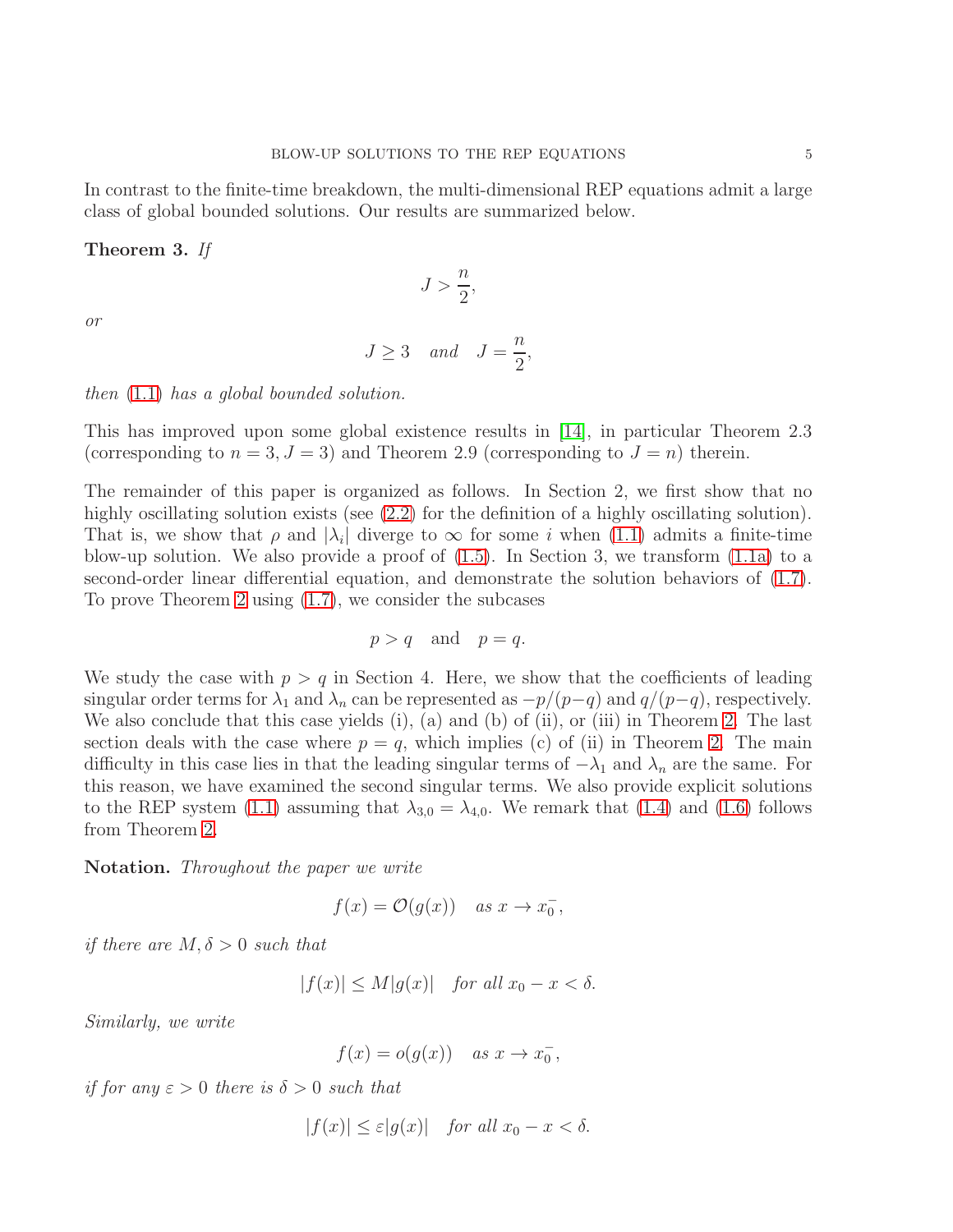### 6 HAILIANG LIU AND JAEMIN SHIN

## 2. Non-oscillating solutions

Suppose that  $[0, t_B)$  is the maximum interval of existence of solutions to an ordinary differential equation (ODE)  $u' = F(t, u)$ . Then, either

<span id="page-5-1"></span>
$$
\lim_{t \to t_B^-} |u(t)| = \infty,\tag{2.1}
$$

or

<span id="page-5-0"></span>
$$
0 < \limsup_{t \to t_B^-} u(t) - \liminf_{t \to t_B^-} u(t). \tag{2.2}
$$

Here, we define  $\infty - \infty = 0$ . We say that a solution blows up at a finite time if it satisfies  $(2.1)$ , and is oscillating at a finite time if it satisfies  $(2.2)$ . Note that  $u(t)$  satisfying  $(2.1)$ may be oscillating in the standard sense, i.e.,  $u(t) \to \infty$  but  $u'(t) \neq 0$  (or  $u(t) \to -\infty$  but  $u'(t) \nless 0$ ).

For the REP system  $(1.1)$ , we can prove that there exist no finite-time oscillating solutions. More precisely, the following proposition holds.

<span id="page-5-3"></span>**Proposition 4.** Suppose that the maximum interval of existence for  $(1.1)$  is  $[0, t_B)$  for some  $0 < t_B < \infty$ . Then, it holds for some i that

$$
\lim_{t \to t_B^-} |\lambda_i(t)| = \infty. \tag{2.3}
$$

*Proof.* If  $\lambda_i$  is assumed to be an oscillating solution of type  $(2.2)$ , then there exists a sequence of disjoint intervals  $(a_m, b_m) \subset (0, t_B)$  on which  $\lambda_i$  is decreasing and

$$
\lim_{m \to \infty} (b_m - a_m) = 0,\tag{2.4}
$$

<span id="page-5-2"></span>
$$
\lim_{m \to \infty} (\lambda_i(b_m) - \lambda_i(a_m)) < 0,\tag{2.5}
$$

$$
\lim_{m \to \infty} (|\lambda_i(b_m)| + |\lambda_i(a_m)|) < \infty. \tag{2.6}
$$

Note that if [\(2.6\)](#page-5-2) fails, then one can conclude that  $\lim_{t\to t_B} |\lambda_i(t)| = \infty$ , although  $\lambda_i$  is oscillating in the standard sense.

From [\(1.1b\)](#page-0-4)

$$
\rho = \rho_0 e^{-\int_0^t \lambda(s)ds} > 0.
$$

It follows from [\(1.1a\)](#page-0-2) that

$$
\lambda'_i \ge -\lambda_i^2 - \omega^2, \quad \omega := \sqrt{\frac{kc_b}{n}}.
$$

That is,

<span id="page-5-4"></span>
$$
\frac{\lambda_i'}{\lambda_i^2 + \omega^2} \ge -1.
$$
\n(2.7)

Upon integration over  $(a_m, b_m)$ , this implies that

$$
\frac{1}{\omega}\arctan\left(\frac{\lambda_i(b_m)}{\omega}\right) - \frac{1}{\omega}\arctan\left(\frac{\lambda_i(a_m)}{\omega}\right) \ge -(b_m - a_m).
$$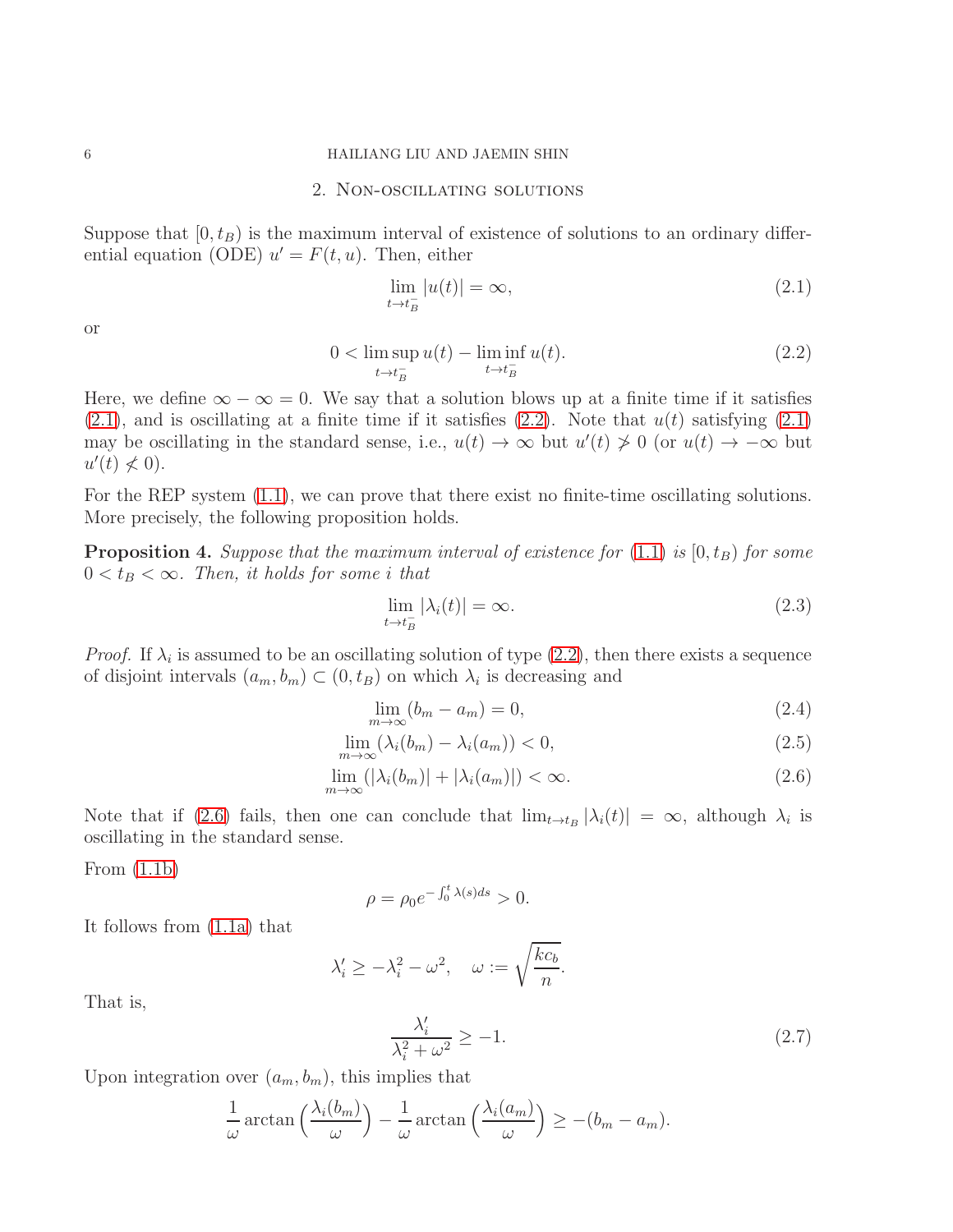Owing to the conditions  $(2.5)$  and  $(2.6)$ , the left-hand side is strictly less than 0, while the right-hand side converges to 0. Thus, there exist no oscillating solutions of type [\(2.2\)](#page-5-0) for  $\lambda_i$ . . The contract of the contract of the contract of the contract of  $\Box$ 

The order-preserving property of  $\lambda_i$  is well known (see [\[15,](#page-30-0) [14\]](#page-30-1)). Indeed, it follows from  $(1.1a)$  that

<span id="page-6-3"></span>
$$
(\lambda_i - \lambda_j)' = -(\lambda_i + \lambda_j)(\lambda_i - \lambda_j),
$$
\n(2.8)

and this yields the following lemma.

<span id="page-6-0"></span>**Lemma 5.** For any  $t > 0$ , the solutions  $\lambda_i$  of [\(1.1\)](#page-0-1) satisfy

$$
\lambda_1(t) = \cdots = \lambda_J(t) < \lambda_{J+1}(t) \leq \cdots \leq \lambda_n(t).
$$

Proposition [4](#page-5-3) states that lim  $t \rightarrow t_B^ |\lambda_i(t)| = \infty$  for some *i*. Then, one can conclude that

$$
\lim_{t \to t_B^-} \lambda_1(t) = -\infty,
$$

owing to Lemma [5](#page-6-0) concerning order preservation. In fact, if we assume that there exists no  $\lambda_i$  diverging to  $-\infty$ , then  $\lambda_j$  tends to  $+\infty$  for some j as  $t \to t_B^ \bar{B}$ , so does  $\lambda = \sum_{i=1}^{n} \lambda_i$ . Thus,

$$
\min_{0\leq t\leq t_B}\lambda(t)>-\infty,
$$

and

$$
\lambda_j'(t) = -\lambda_j^2(t) + \frac{k\rho_0}{n}e^{-\int_0^t \lambda(s)ds} - \omega^2
$$
  

$$
\leq \frac{k\rho_0}{n}e^{-t_B}\min_{0 \leq t \leq t_B} \lambda(t) - \omega^2 < \infty,
$$

which contradicts the fact that  $\lambda_j \to \infty$  as  $t \to t_B^ \bar{B}$ . Thus, it must hold that  $\lim_{t\to t_B^-} \lambda_i(t) =$  $-\infty$  for some *i*. Owing to the order preservation in Lemma [5,](#page-6-0) the following proposition holds.

<span id="page-6-2"></span>**Proposition 6.** Suppose that the maximum interval of existence for  $(1.1)$  is  $[0, t_B)$  for some  $0 < t_B < \infty$ . Then, there exist  $1 \leq J_1 \leq J_2 \leq n$  such that

<span id="page-6-1"></span>
$$
\lim_{t \to t_B^-} \lambda_i(t) = -\infty, \ 1 \le i \le J_1,\tag{2.9}
$$

$$
\lim_{t \to t_B^-} \lambda_i(t) = \infty, \quad J_2 < i \le n. \tag{2.10}
$$

We remark that there exists no  $\lambda_i$  satisfying [\(2.10\)](#page-6-1) in the case that  $J_2 = n$ . However, [\(2.9\)](#page-6-1) indicates that

$$
\lim_{t \to t_B^-} \lambda_1 = -\infty.
$$

The estimation [\(1.5\)](#page-2-3) of  $t_B$  also follows immediately. Integrating [\(2.7\)](#page-5-4) for  $i = 1$  over  $(0, t)$ yields that

$$
\arctan\left(\frac{\lambda_1(t)}{\omega}\right) > \arctan\left(\frac{\lambda_{1,0}}{\omega}\right) - \omega t.
$$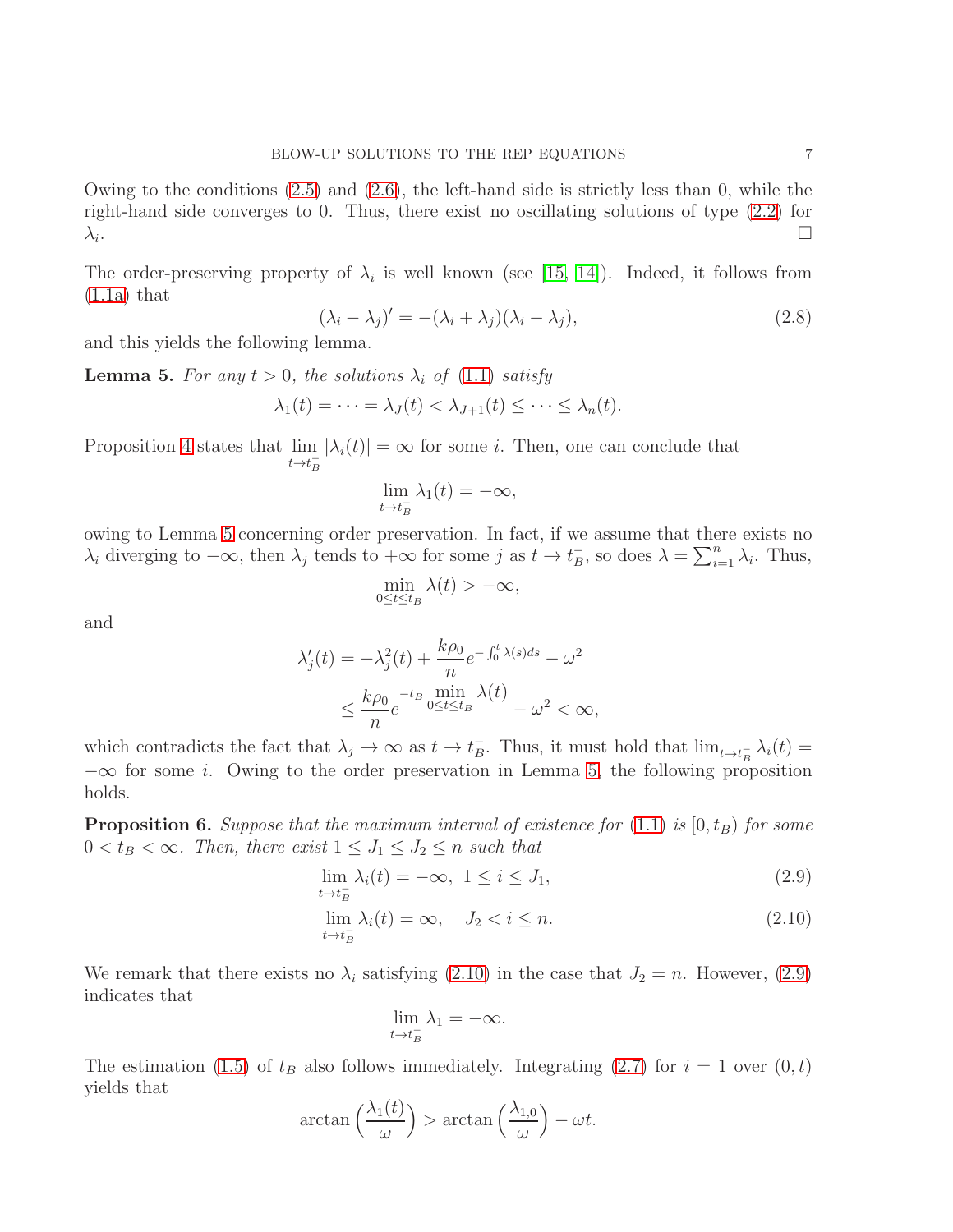Sending  $t$  to  $t_B$  implies that

$$
-\frac{\pi}{2} \ge \arctan\left(\frac{\lambda_{1,0}}{\omega}\right) - \omega t_B.
$$

Thus, we obtain [\(1.5\)](#page-2-3) in Theorem [1.](#page-2-2)

**Theorem 7.** Suppose that the maximum interval of existence for  $(1.1)$  is  $[0, t_B)$  for some  $0 < t_B < \infty$ . Then,

$$
t_B \geq \frac{1}{\omega} \arctan\left(\frac{\lambda_{1,0}}{\omega}\right) + \frac{\pi}{2\omega}.
$$

Next, we turn our attention to density  $\rho$ . Here, we show that  $\rho \notin L^1(0, t_B)$  through a contradiction argument. Assuming that  $\rho \in L^1(0, t_B)$ , we find that  $J_2 = n$ , because integrating [\(1.1a\)](#page-0-2) gives that for  $i = 1, 2, \dots, n$ 

$$
\lambda_i(t) - \lambda_{i,0} = -\int_0^t \lambda_i^2(s)ds + \frac{k}{n} \int_0^t (\rho(s) - c_b)dx < \infty.
$$

It follows that  $J_1 = n$  or  $\lambda_i$  is finite for  $J_1 < i \leq n$ . Thus, there exists  $f(t)$  such that

$$
\rho(t) = \rho_0 e^{-\int_0^t \lambda(s)ds} = f(t)e^{-\sum_{i=1}^{J_1} \int_0^t \lambda_i(s)ds}, \quad 0 < f(t) < \infty. \tag{2.11}
$$

Now, let  $1 \leq i \leq J_1$ . Then, there exists  $t_1 \in (0, t_B)$  such that

<span id="page-7-0"></span>
$$
\lambda_i(t) < 0, \quad t_1 < t < t_B,
$$

and  $\tilde{\lambda}_i := \lambda_i - \omega$  satisfies

$$
\tilde{\lambda}'_i = \lambda'_i > -\lambda_i^2 - \omega^2 > -\tilde{\lambda}_i^2.
$$

We then deduce that

$$
\tilde{\lambda}_i < -\frac{1}{t_B - t}, \quad t_1 < t < t_B.
$$

Thus, for some constant  $K > 0$  it holds that

$$
-\sum_{i=1}^{J_1} \int_0^t \lambda_i(s)ds > \ln(K(t_B - t)^{-J_1}), \quad t_1 < t < t_B.
$$

Substituting the inequality into [\(2.11\)](#page-7-0) yields

$$
\rho(t) = f(t)e^{-\sum_{i=1}^{J_1} \int_0^t \lambda_i(s)ds} > \frac{Kf(t)}{(t_B - t)^{J_1}}, \quad t_1 < t < t_B.
$$

In Proposition [6,](#page-6-2) we have shown  $J_1 \geq 1$ , which contracts to the assumption that  $\rho \in$  $L^1(0, t_B)$ . We summarize this result as follows.

<span id="page-7-1"></span>**Proposition 8.** Suppose that the maximum interval of existence for  $(1.1)$  is  $[0, t_B)$  for some  $0 < t_B < \infty$ . Then,

$$
\lim_{t \to t_B^-} \int_0^t \rho(s) ds = \infty. \tag{2.12}
$$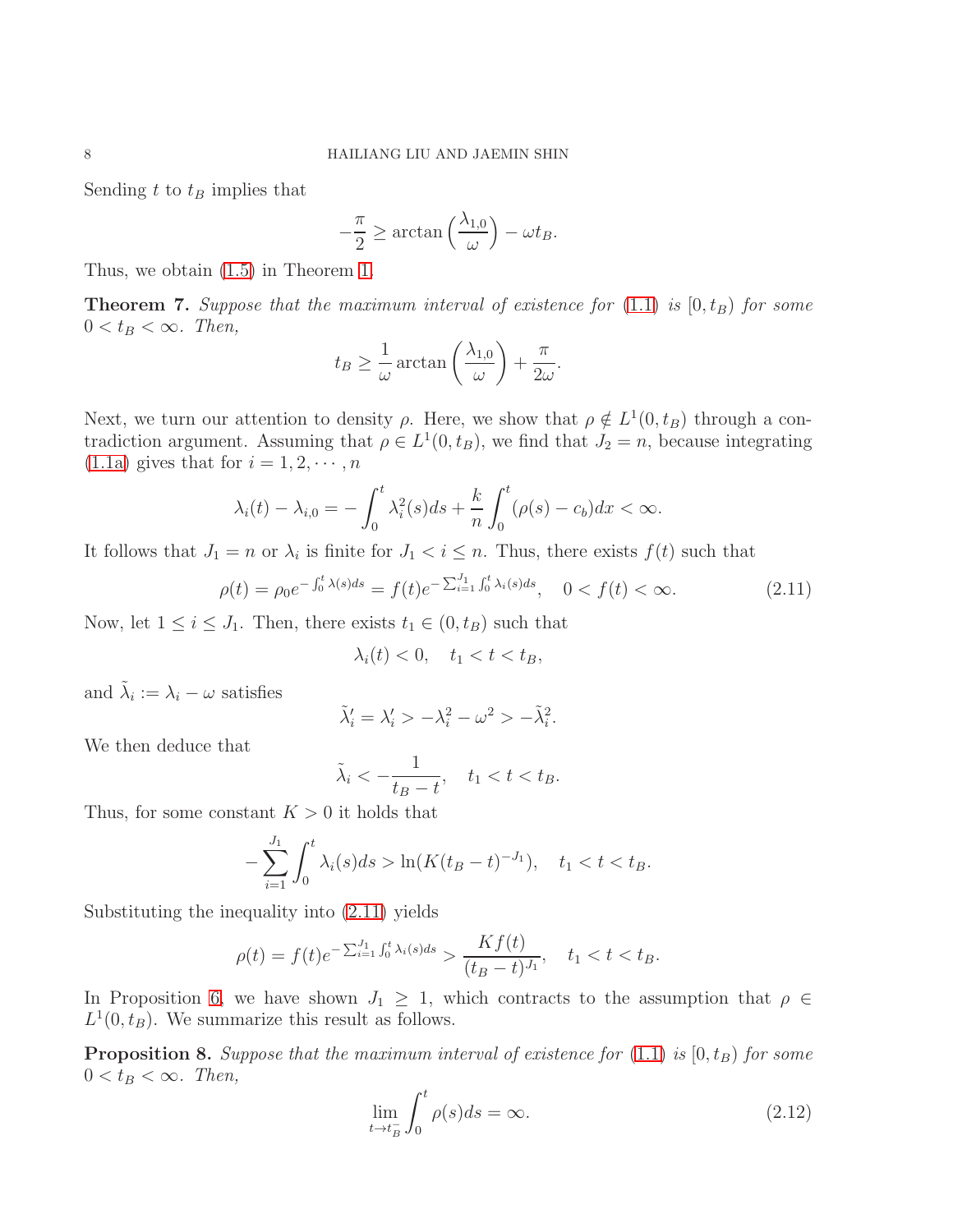#### BLOW-UP SOLUTIONS TO THE REP EQUATIONS 9

# 3. Transformed equations

Although Proposition [6](#page-6-2) and Proposition [8](#page-7-1) state that for some *i*,  $\lambda_i$  and  $\int_0^t \rho(s)ds$  diverge as  $t \to t_B^ \bar{B}$ , respectively, they do not illuminate the behaviors of  $\lambda'$  and  $\rho$  near  $t_B$ , which are essential for analyzing solution singularities. To go further, we transform the Riccati-type equation [\(1.1a\)](#page-0-2) to a second-order linear differential equation by defining

<span id="page-8-6"></span><span id="page-8-5"></span>
$$
u_i(t) = e^{\int_0^t \lambda_i(s)ds}.\tag{3.1}
$$

This gives

$$
\lambda_i = \frac{u'_i}{u_i}, u_i(0) = 1, \quad u'_i(0) = \lambda_{i,0},
$$
\n(3.2)

and

$$
\rho(t) = \rho_0 e^{-\sum_{i=1}^n \int_0^t \lambda_i(s) ds} = \rho_0 \prod_{i=1}^n \frac{1}{u_i(t)}.
$$
\n(3.3)

Equation [\(1.1a\)](#page-0-2) is also transformed to

<span id="page-8-7"></span><span id="page-8-1"></span>
$$
u''_i - \frac{k}{n}(\rho - c_b)u_i = 0,
$$
\n(3.4)

or (recall that  $\omega^2 = kc_b/n$ )

<span id="page-8-0"></span>
$$
u''_i + \omega^2 u_i = \frac{k}{n} \rho_0 \prod_{\substack{m=1 \ m \neq i}}^n \frac{1}{u_m} =: g_i.
$$
 (3.5)

The general solution of [\(3.5\)](#page-8-0) is thus given by

<span id="page-8-3"></span>
$$
u_i(t) = c_1 \sin \omega t + c_2 \cos \omega t + \frac{1}{\omega} \int_0^t g_i(s) \sin \omega (t - s) ds.
$$
 (3.6)

We proceed to observe the behavior of  $u_i$  near  $t_B$ . Let  $1 \le i \le J_1$ , i.e.,

<span id="page-8-2"></span>
$$
\lambda_i = \frac{u'_i}{u_i} \to -\infty \quad \text{as } t \to t_B^-, \tag{3.7}
$$

then the positivity of  $u_i$  implies that  $u'_i < 0$ , and thus  $u_i$  converges. Let  $-\alpha_i \leq 0$  be the least upper bound of  $u'_i$ . Then, for any  $\varepsilon > 0$  there exists  $t_0 \in (0, t_B)$  such that

$$
-\alpha_i - \varepsilon < u_i'(t_0) \leq -\alpha_i.
$$

On the other hand, it follows from  $(3.4)$  that for any  $t_0 < t < t_B$ ,

<span id="page-8-4"></span>
$$
u_i'(t) - u_i'(t_0) = \int_{t_0}^t \frac{k}{n} (\rho(s) - c_b) u_i(s) ds.
$$
 (3.8)

Owing to Proposition [8](#page-7-1) and the convergence of  $u_i$ , there exists  $t_1 \in (t_0, t_B)$  such that

$$
u_i'(t) - u_i'(t_0) = \int_{t_0}^t \frac{k}{n} (\rho(s) - c_b) u_i(s) ds > 0, \quad t_1 \le t < t_B
$$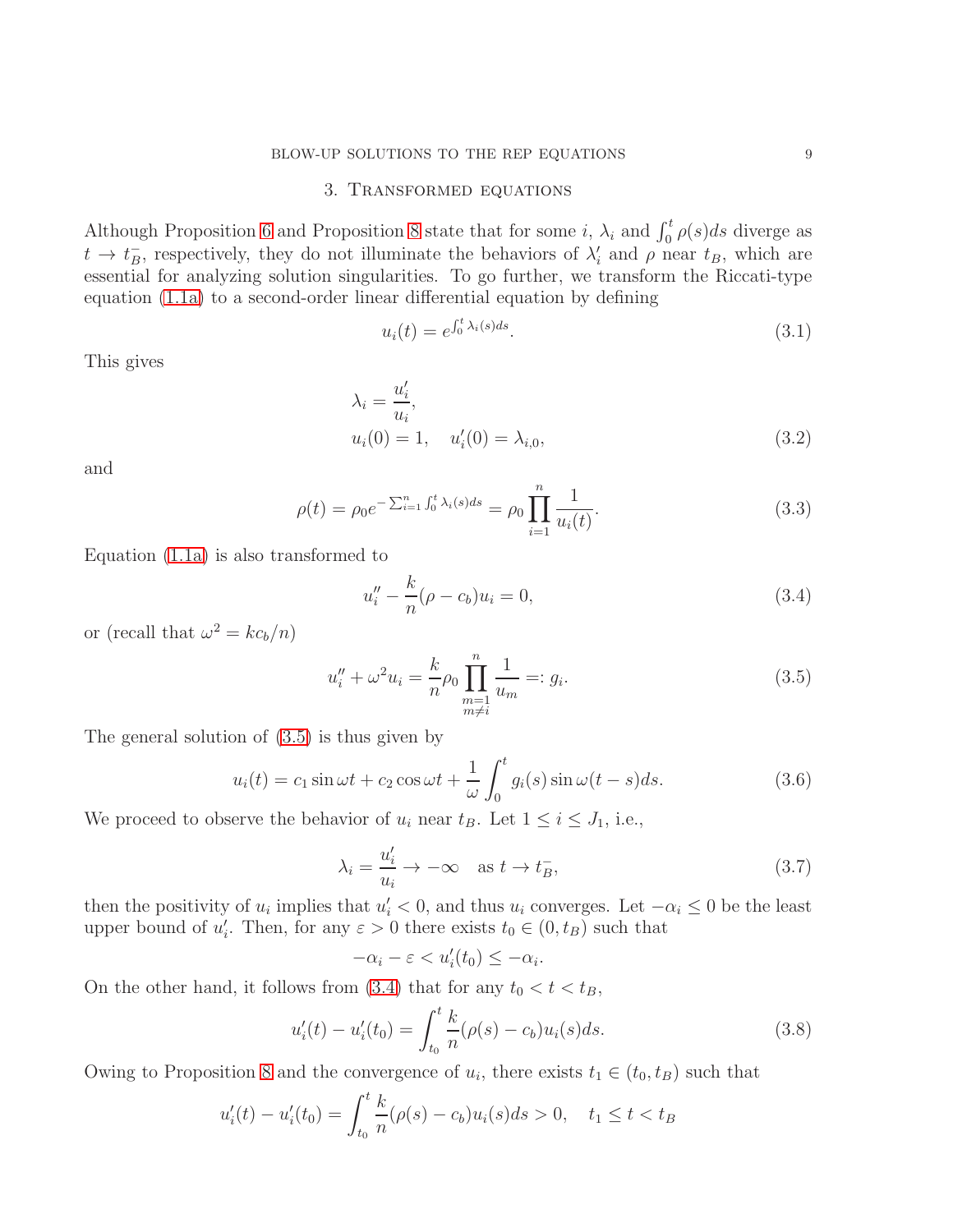and

$$
-\alpha_i - \varepsilon < u_i'(t_0) < u_i'(t) \le -\alpha_i, \quad t_0 \le t_1 \le t < t_B.
$$

This implies that

$$
\lim_{t \to t_B^-} u_i'(t) = -\alpha_i,\tag{3.9}
$$

and thus  $u_i$  converges to 0 as t approaches  $t_B$ , satisfying [\(3.7\)](#page-8-2). We may extend the interval of existence and obtain the boundary conditions:

<span id="page-9-1"></span>
$$
u_i(t_B) = 0, \quad u'_i(t_B) = -\alpha_i. \tag{3.10}
$$

It follows from [\(3.6\)](#page-8-3) that

<span id="page-9-4"></span>
$$
u_i(t) = \frac{1}{\omega} \left( \int_{t_B}^t g_i(s) \sin \omega(t - s) ds - \alpha_i \sin \omega(t - t_B) \right).
$$
 (3.11)

In [\(3.8\)](#page-8-4), we observe that

$$
g_i = \frac{k}{n} \rho_0 \prod_{\substack{m=1 \ m \neq i}}^n \frac{1}{u_m} = \frac{k}{n} \rho u_i \in L^1(0, t_B).
$$
 (3.12)

Next we consider the case that  $J_2 < j \leq n$ ; that is,

<span id="page-9-0"></span>
$$
\lambda_j = \frac{u'_j}{u_j} \to \infty.
$$
\n(3.13)

Because  $u_j > 0$ ,  $u'_j$  must be positive in a neighborhood of  $t_B$ , which implies that  $u_j$  is increasing near  $t_B$ . Thus,

<span id="page-9-2"></span>either 
$$
\lim_{t \to t_B^-} u_j(t) = \infty
$$
 or  $\lim_{t \to t_B^-} u_j(t) = \beta_j$  (3.14)

for some  $\beta_j > 0$ . In either case,  $u'_j$  must diverge to  $\infty$ , owing to [\(3.13\)](#page-9-0).

Thanks to the behavior of  $u_i$  near  $t_B$ , we obtain the following lemma.

<span id="page-9-3"></span>**Lemma 9.** Suppose that the maximum interval of existence for  $(1.1)$  is  $[0, t_B)$  for some  $0 < t_B < \infty$ . Then, for  $1 \leq J_1 \leq J_2 \leq n$  defined in Proposition [6](#page-6-2)

$$
\lambda_{i,0} = \lambda_{j,0}, \quad 1 \le i, j \le J_1,
$$
  

$$
\lambda_i(t) = \lambda_j(t), \quad 1 \le i, j \le J_1,
$$

and

$$
\lim_{t \to t_B^-} \frac{\lambda_i(t)}{\lambda_j(t)} = 1, \quad J_2 < i, j \le n,
$$
  

$$
\lim_{t \to t_B^-} \frac{u_j(t)}{u_n(t)} = \frac{\lambda_{j,0} - \lambda_{1,0}}{\lambda_{n,0} - \lambda_{1,0}}, \quad J_2 < j < n.
$$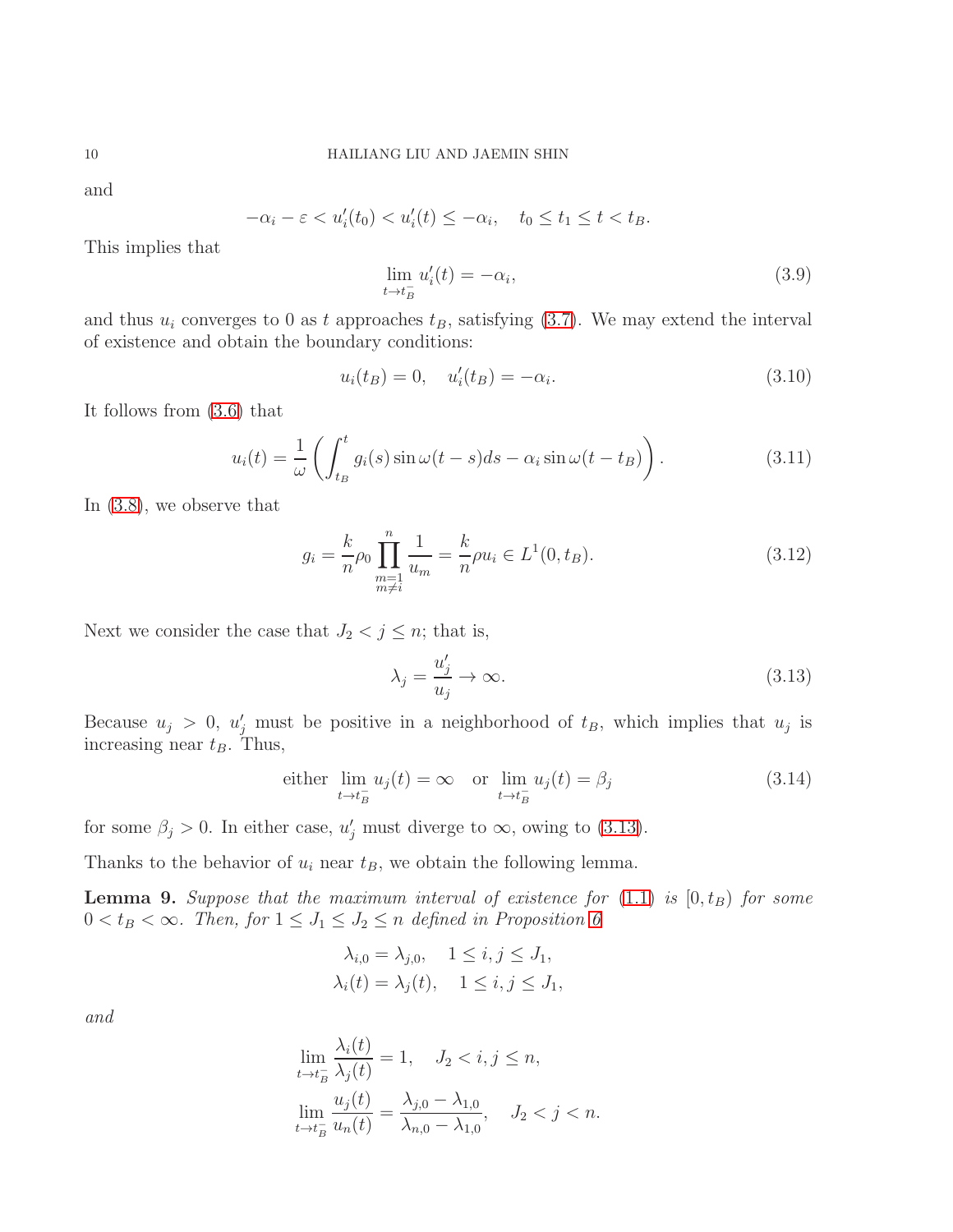*Proof.* We employ Abel's identity for  $(3.4)$  together with the initial conditions  $(3.2)$  to obtain

<span id="page-10-0"></span>
$$
u_i'(t)u_j(t) - u_i(t)u_j'(t) = \lambda_{i,0} - \lambda_{j,0}, \quad 0 \le t < t_B. \tag{3.15}
$$

Let  $1 \leq i, j \leq J_1$ . Because  $u_i(t_B) = u_j(t_B) = 0$  and  $u'_i(t_B), u'_j(t_B)$  are bounded, the left-hand side of [\(3.15\)](#page-10-0) vanishes at  $t = t_B$ , and thus  $\lambda_{i,0} = \lambda_{j,0}$ , as desired.

We rewrite [\(3.15\)](#page-10-0) as

<span id="page-10-2"></span>
$$
\lambda_i(t) - \lambda_j(t) = \frac{u_i'(t)}{u_i(t)} - \frac{u_j'(t)}{u_j(t)} = \frac{\lambda_{i,0} - \lambda_{j,0}}{u_i(t)u_j(t)}.
$$
\n(3.16)

This yields

$$
\lim_{t \to t_B^-} \frac{\lambda_i(t)}{\lambda_j(t)} = 1, \quad J_2 < i, j \le n,
$$

because  $1/(u_i u_j)$  converges for  $J_2 < i, j \leq n$ .

From [\(3.15\)](#page-10-0) we observe that  $u_1$  and  $u_n$  are linearly independent solutions of [\(3.4\)](#page-8-1). Then, for  $J_2 < j < n$  we can represent  $u_j$  as a linear combination of  $u_1$  and  $u_n$ . Further using the initial conditions [\(3.2\)](#page-8-5), we obtain

<span id="page-10-3"></span>
$$
u_j = \frac{\lambda_{n,0} - \lambda_{j,0}}{\lambda_{n,0} - \lambda_{1,0}} u_1 + \frac{\lambda_{j,0} - \lambda_{1,0}}{\lambda_{n,0} - \lambda_{1,0}} u_n.
$$
\n(3.17)

On the other hand, the behaviors of  $u_1$  and  $u_j$  near  $t_B$  in [\(3.10\)](#page-9-1) and [\(3.14\)](#page-9-2) imply that

$$
\lim_{t \to t_B^-} u_1(t)/u_j(t) = 0,
$$

and it follows that

$$
\lim_{t \to t_B^-} \frac{u_j(t)}{u_n(t)} = \frac{\lambda_{j,0} - \lambda_{1,0}}{\lambda_{n,0} - \lambda_{1,0}}, \quad J_2 < j < n.
$$

Further, we are able to show that  $J_1 = J_2 = J$ . That is, there exists no bounded  $\lambda_i$ . More precisely, we have

<span id="page-10-1"></span>**Theorem 10.** Suppose that the maximum interval of existence for  $(1.1)$  is  $[0, t_B)$  for some  $0 < t_B < \infty$ . Then,

$$
1 \leq J < n
$$

and

$$
\lim_{t \to t_B^-} \lambda_i(t) = \begin{cases} -\infty, & 1 \le i \le J, \\ \infty, & J < i \le n. \end{cases}
$$

*Proof.* From Lemma [9](#page-9-3) it follows that  $J = J_1$ . And also  $J = J_1 < n$ ; otherwise, all  $\lambda_{i,0}$  would be identical, and this implies the existence of a global solution (see Theorem 2.9 in [\[14\]](#page-30-1)).

Now we show  $J_1 = J_2$  by a contradiction argument. Indeed, if it is assumed that  $J_1 < J_2$ , then there exists  $|\lambda_i| < \infty$  for  $J_1 < i \leq J_2$ . It follows that for all  $0 < t < t_B$ ,

$$
\int_0^t \rho(s)ds = \int_0^t \left[c_b + \frac{n}{k}(\lambda_i'(s) + \lambda_i^2(s))\right]ds < \infty,
$$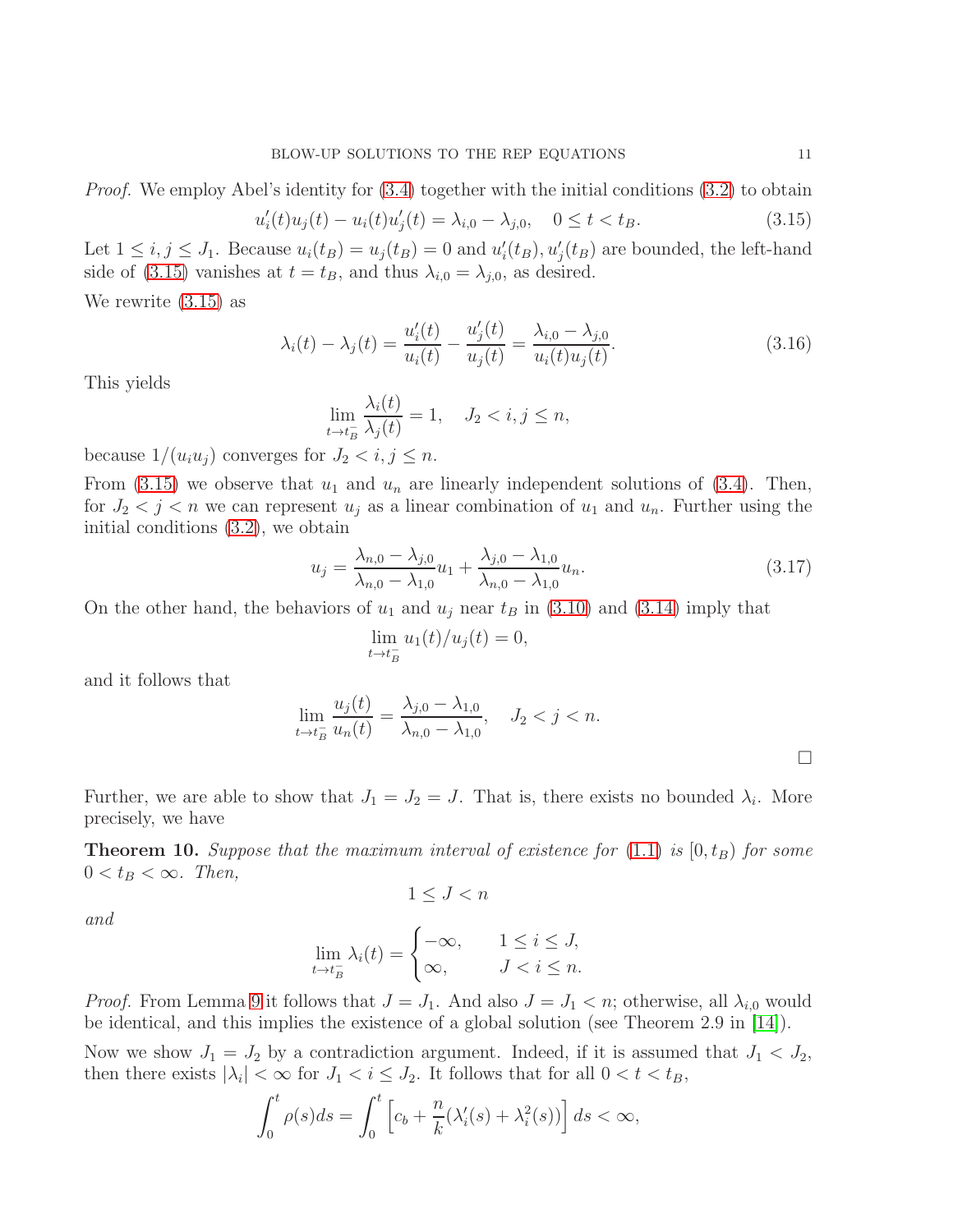which contradicts Proposition [8.](#page-7-1)

Theorem [10](#page-10-1) implies that for  $i = 1, \dots, J$  and  $j = J + 1, \dots, n$ ,  $u'_i = u'_1 < 0$  and  $u'_j > 0$  in a neighborhood of  $t_B$ . Because  $u_1, u_j > 0$ , we observe from [\(3.15\)](#page-10-0) that  $u'_1u_j$  and  $u_1u'_j$  should be bounded in  $[0, t_B]$ . Furthermore, it follows from  $(3.16)$  that  $u_1u_j$  converges to 0.

<span id="page-11-2"></span>**Corollary 11.** Let  $t_B$  and J be as in Theorem [10,](#page-10-1) and  $u_j$  as in [\(3.1\)](#page-8-6). Then, for any  $J < j \leq n$ ,

$$
|u'_1(t)u_j(t)| < \infty, \quad 0 \le t < t_B,
$$
  

$$
|u_1(t)u'_j(t)| < \infty, \quad 0 \le t < t_B,
$$

and

<span id="page-11-3"></span><span id="page-11-1"></span><span id="page-11-0"></span>
$$
\lim_{t \to t_B^-} (u_1 u_j)(t) = 0. \tag{3.18}
$$

Now, we may divide [\(3.10\)](#page-9-1) and [\(3.14\)](#page-9-2) into the following cases, assuming that  $J < j \leq n$ .

$$
u'_1(t_B) = -\alpha_1 < 0
$$
 and  $\lim_{t \to t_B^-} u_j(t) = \infty,$  (3.19)

$$
u_1'(t_B) = 0 \text{ and } \lim_{t \to t_B^-} u_j(t) = \beta_j > 0,
$$
\n(3.20)

$$
u'_1(t_B) = -\alpha_1 < 0 \quad \text{and} \quad \lim_{t \to t_B^-} u_j(t) = \beta_j > 0,
$$
\n
$$
u'_1(t_B) = 0 \quad \text{and} \quad \lim_{t \to t_B^-} u_j(t) = \infty.
$$

However, [\(3.19\)](#page-11-0) and [\(3.20\)](#page-11-1) cannot occur. Indeed, (3.19) contradicts the boundedness of  $u_1'u_j$ in Corollary [11.](#page-11-2) If [\(3.20\)](#page-11-1) is assumed, then  $u'_1u_j \to 0$ , and thus  $u_1u'_j \to -\lambda_{1,0} + \lambda_{j,0} > 0$  as t approaches  $t_B$ . It follows that, in a neighborhood of  $t_B$ ,

 $(u_1 u_j)' > 0.$ 

This also contradicts Corollary [11,](#page-11-2) owing to [\(3.18\)](#page-11-3) and the fact that  $u_1u_j > 0$ . Thus, we have the following proposition.

<span id="page-11-5"></span>**Proposition 12.** Suppose that the maximum interval of existence for  $(1.1)$  is  $[0,t_B)$  for some  $0 < t_B < \infty$ . Define  $u_j$  as [\(3.1\)](#page-8-6). If  $J < j \leq n$ , then either

<span id="page-11-4"></span>
$$
u_1'(t_B) = -\alpha_1 \text{ and } \lim_{t \to t_B^-} u_j(t) = \beta_j \text{ for some } \alpha_1, \beta_j > 0,
$$
\n(3.21)

or

<span id="page-11-6"></span>
$$
u'_1(t_B) = 0
$$
 and  $\lim_{t \to t_B^-} u_j(t) = \infty$  (3.22)

must hold.

Next, we demonstrate the convergence of  $u'_1u_j$  and  $u_1u'_j$  for  $J < j \leq n$ . If [\(3.21\)](#page-11-4) holds in Proposition [12,](#page-11-5) then the convergence follows from [\(3.15\)](#page-10-0). In the case of [\(3.22\)](#page-11-6), we show the convergence through several lemmas.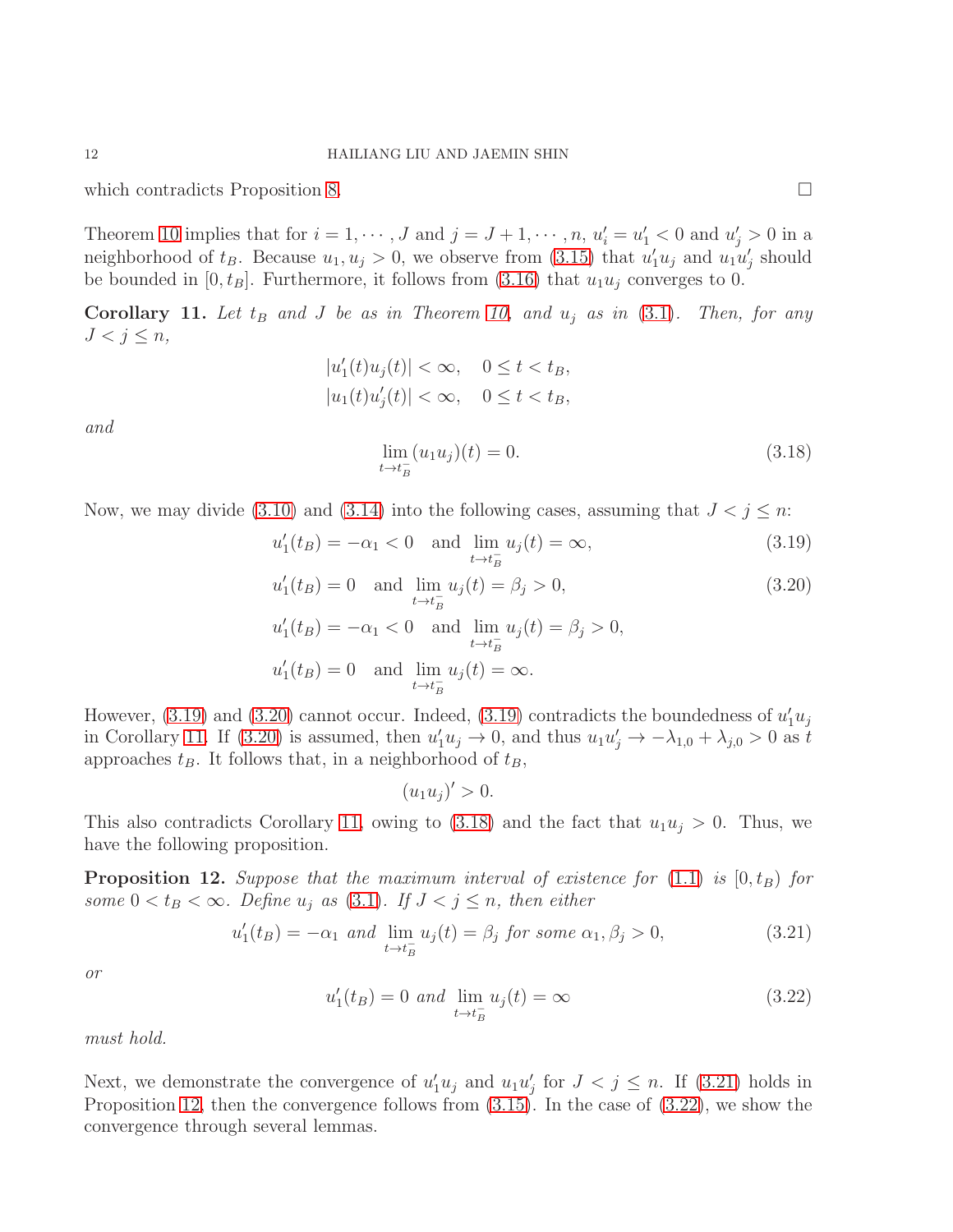<span id="page-12-1"></span>**Lemma 13.** Under the hypothesis of Proposition [12,](#page-11-5) for any  $t \in [0, t_B)$ 

$$
\left| \int_0^t u_1'(s)u_j'(s) + g_{1j}(s)ds \right| < \infty,
$$

where

$$
g_{ij} := \frac{k}{n} \rho u_i u_j.
$$

Proof. From [\(3.5\)](#page-8-0), we deduce that

$$
u_1''u_j + \omega^2 u_1 u_j = g_{1j}.
$$

Integrating this equation over  $[0, t]$  yields

<span id="page-12-0"></span>
$$
u_1'(t)u_j(t) - \lambda_{1,0} + \int_0^t \omega^2 u_1(s)u_j(s)ds = \int_0^t u_1'(s)u_j'(s) + g_{1j}(s)ds.
$$
 (3.23)

Then, the lemma follows from Corollary [11.](#page-11-2)

<span id="page-12-2"></span>Lemma 14. Under the hypothesis of Proposition [12,](#page-11-5)

$$
\int_0^t u_1'(s)u_j'(s) + g_{1j}(s)ds
$$

converges as  $t \to t_B^ \frac{-}{B}$ .

Proof. If  $(3.21)$  holds in Proposition [12,](#page-11-5) then the lemma immediately follows from  $(3.23)$ and [\(3.18\)](#page-11-3).

In the case of  $(3.22)$ , from  $(3.11)$  and  $(3.6)$  we have that

$$
u'_1(s) = \int_{t_B}^s g_1(\tau) \cos \omega (s - \tau) d\tau,
$$
  

$$
u'_j(s) = \lambda_{j0} \cos \omega s - \omega \sin \omega s + \int_0^s g_j(\tau) \cos \omega (s - \tau) d\tau,
$$

and

$$
\int_0^t u_1'(s)u_j'(s)ds = \int_0^t \left[ \int_{t_B}^s g_1(x) \cos \omega (s - x) dx \left( \lambda_{j0} \cos \omega s - \omega \sin \omega s \right) \right] ds
$$
  
+ 
$$
\int_0^t \left[ \int_{t_B}^s g_1(x) \cos \omega (s - x) dx \int_0^s g_j(y) \cos \omega (s - y) dy \right] ds
$$
  
=:  $I + II$ .

We notice that  $\frac{d}{dt}I \to 0$  as  $t \to t_B^ \overline{B}$ , because  $g_1 \in L^1(0, t_B)$ . It follows that I also converges. Thus, it suffices to show that

$$
h(t) := II + \int_0^t g_{1j}(s)ds
$$

converges.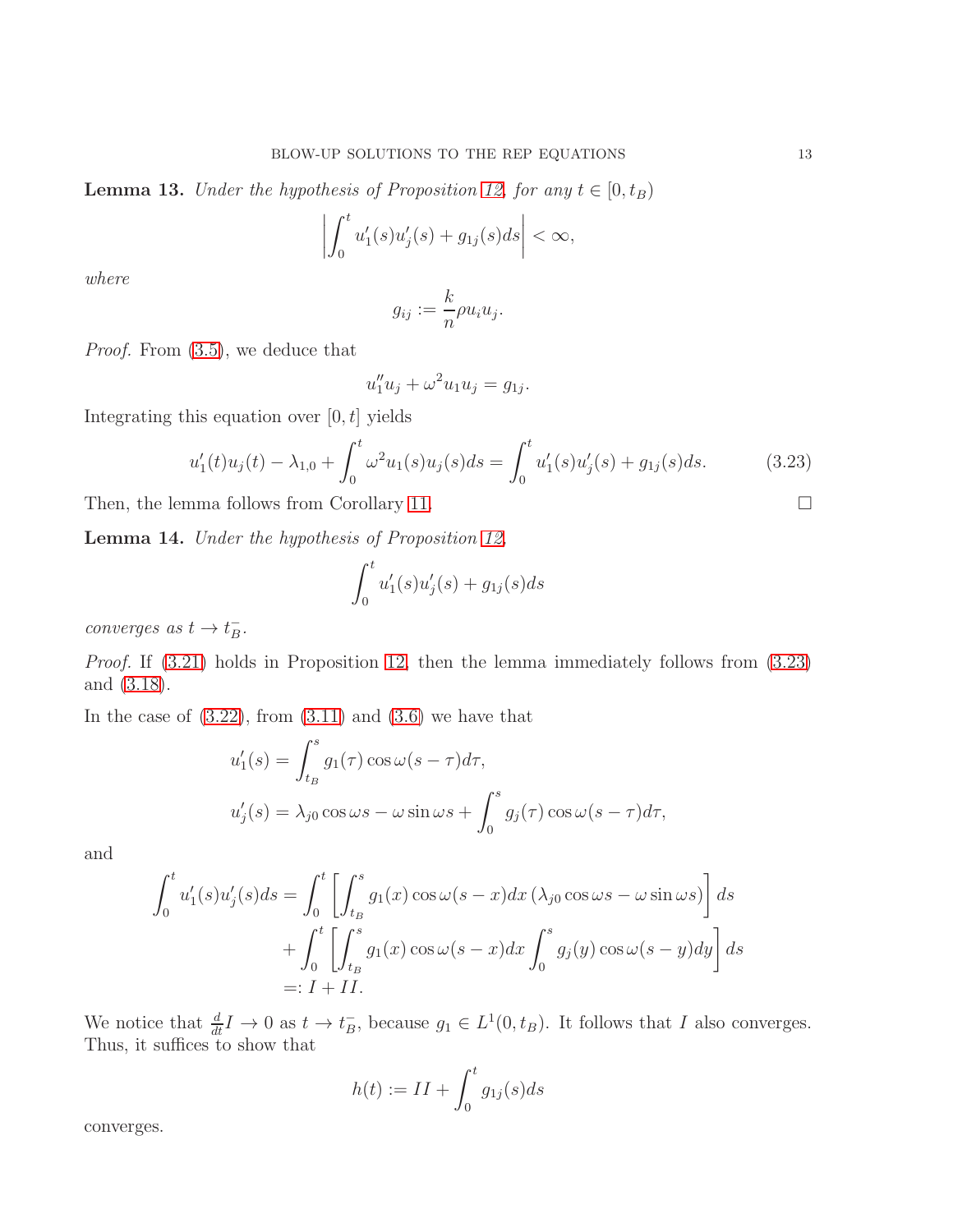Changing the order of integration yields

$$
II = \int_0^t \int_{t_B}^y g_1(x) g_j(y) \left( \frac{1}{2\omega} \sin \omega (x - y) + \frac{x - y}{2} \cos \omega (x - y) \right) dx dy
$$

and the integral representation of  $u_1$ ,  $(3.11)$ , yields

$$
\int_0^t g_{1j}(y) dy = \int_0^t g_j(y) u_1(y) dy
$$
  
= 
$$
\int_0^t \int_{t_B}^y g_j(y) g_1(x) \frac{1}{\omega} \sin \omega (y - x) dx dy.
$$

We combine the two equations to obtain

$$
h(t) = \frac{1}{2\omega} \int_0^t \int_{t_B}^y g_1(x) g_j(y) \left[ \omega(x - y) \cos \omega(x - y) - \sin \omega(x - y) \right] dx dy.
$$

Now, take  $0 < t_0 < t_B$  such that

$$
\omega(t_B-t_0)<\frac{\pi}{2}.
$$

Then, for  $t_0 \leq t < t_B$ ,

$$
h(t) = \frac{1}{2\omega} \int_{t_0}^t \int_{t_B}^y g_1(x) g_j(y) \left[ \omega(x - y) \cos \omega(x - y) - \sin \omega(x - y) \right] dx dy + h(t_0)
$$

is a decreasing function, as the integrand  $h'(t)$  is negative over the domain  $(t_0, t_B)$ . Furthermore, we observe from Lemma [13](#page-12-1) and the convergence of I that

$$
h(t) = \left(\int_0^t u_1'(s)u_j'(s)ds + \int_0^t g_{1j}(s)ds\right) - I
$$

is bounded. It follows that  $h(t)$  converges as  $t \to t_B^ \overline{B}$ , as desired.

We proceed to show the convergence of  $u'_1u_j$  and  $u_1u'_j$ , which gives [\(1.7\)](#page-2-1) in Theorem [1.](#page-2-2)

<span id="page-13-0"></span>**Theorem 15.** Suppose that the maximum interval of existence for  $(1.1)$  is  $[0, t_B)$  for some  $0 < t_B < \infty$ . Define  $u_j$  as [\(3.1\)](#page-8-6). If  $J < j \leq n$ , then there exist  $0 \leq q_j \leq p_j$  such that

$$
\lim_{t \to t_B^-} u_1'(t)u_j(t) = -p_j, \quad \lim_{t \to t_B^-} u_1(t)u'_j(t) = q_j
$$

*Proof.* The convergence of  $u'_1u_j$  follows from Lemma [14](#page-12-2) together with [\(3.23\)](#page-12-0), and the convergence of  $u_1u'_j$  follows from [\(3.15\)](#page-10-0).

Clearly,  $p_j, q_j \ge 0$  and  $p_j + q_j = -(\lambda_{1,0} - \lambda_{j,0}),$  by [\(3.15\)](#page-10-0). Furthermore, one can show that  $0 \le q_j \le p_j$ . Suppose that  $p_j < q_j$ . Then, there exists  $t_1 \in (0, t_B)$  such that if  $t_1 < t < t_B$ , then

$$
\frac{\lambda_j(t)}{-\lambda_1(t)} > 1
$$

and

$$
\lambda_j'(t) = -\lambda_j^2(t) + \frac{k}{n}(\rho(t) - c_b) < -\lambda_1^2(t) + \frac{k}{n}(\rho(t) - c_b) = \lambda_1'(t).
$$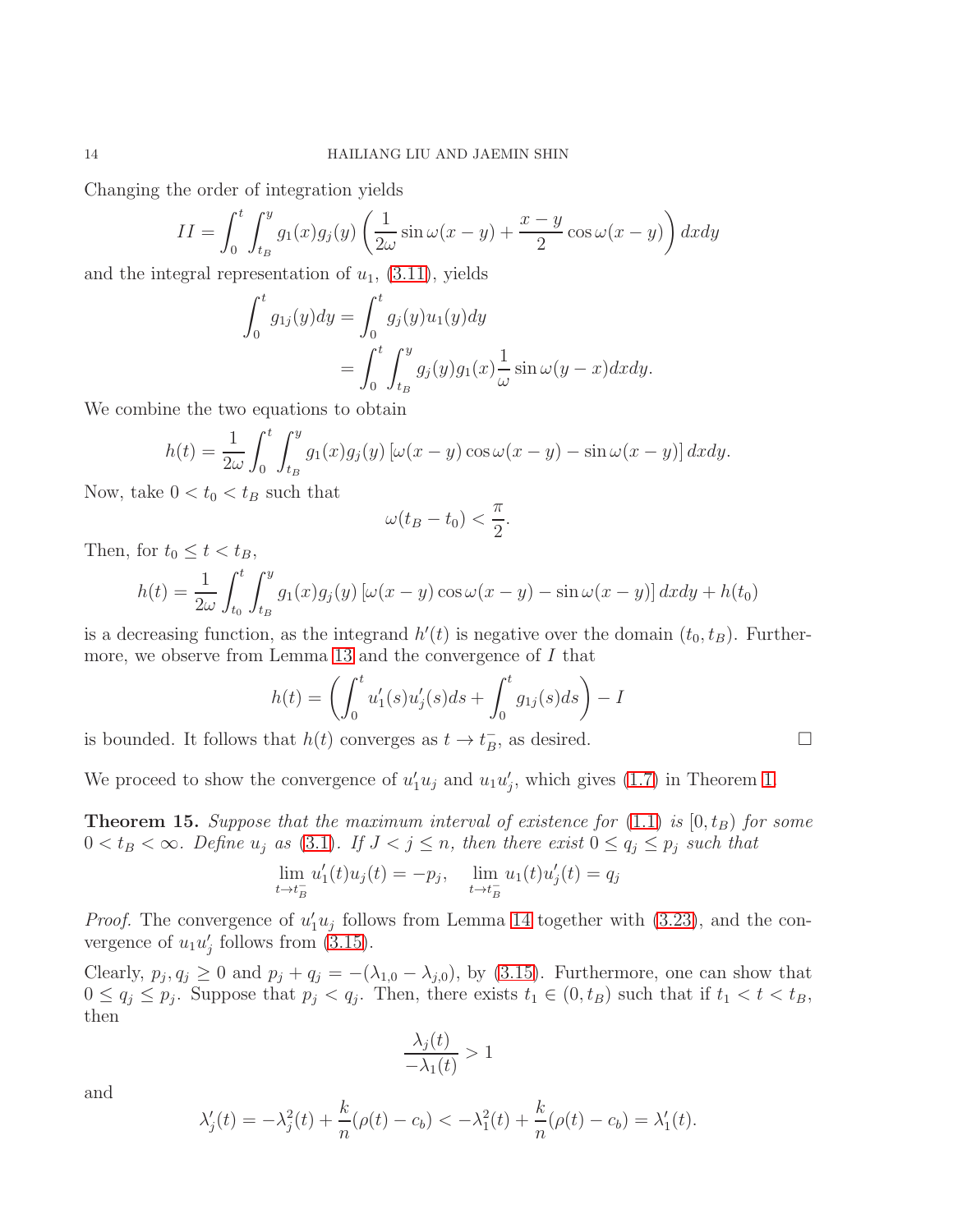Integration over  $[t_1, t]$  yields

$$
\lambda_j(t) - \lambda_j(t_1) < \lambda_1(t) - \lambda_1(t_1)
$$

which contradicts the fact that  $\lambda_1 \to -\infty$  and  $\lambda_j \to +\infty$ .

From now on, we let p and q denote  $p_n$  and  $q_n$ , respectively. Then from Theorem [15](#page-13-0) either

 $p > q$ 

or

 $p = q$ 

must hold. We investigate the solution behaviors stated in Theorem [2](#page-2-0) by considering these cases in the following two sections. Indeed, we obtain (c) of (ii) in Theorem [2](#page-2-0) by assuming that  $p = q$ , and all the other cases follow from  $p > q$ .

4. THE CASE  $p > q$ 

In this section, we describe the behaviors of blow-up solutions of [\(1.1\)](#page-0-1) assuming that

 $p > q$ .

We first state a technical lemma.

<span id="page-14-0"></span>**Lemma 16.** Suppose that a function  $R(t)$  defined in  $[0, t_B)$  satisfies

$$
(t_B - t)R(t) \to 0 \quad as \ t \to t_B^-.
$$

Then,

$$
\lim_{t \to t_B^-} (t_B - t) \int_0^t R^2(s) ds = 0,
$$
  
\n
$$
\lim_{t \to t_B^-} (t_B - t) \int_0^t \frac{1}{t_B - s} R(s) ds = 0.
$$

Furthermore, for any  $0 < \varepsilon < 1$  there exists  $M > 0$  such that

$$
\frac{(t_B - t)^{\varepsilon}}{M} < e^{-\int_0^t R(s)ds} < \frac{M}{(t_B - t)^{\varepsilon}}.\tag{4.1}
$$

*Proof.* The first two limits follow from l'Hôpital's rule. Let  $0 < \varepsilon < 1$ . Then, because  $\lim_{s \to t_B^-} (t_B - s)R(s) = 0$ , there exists  $t_1 \in (0, t_B)$  such that for all  $t_1 < s < t_B$ ,

<span id="page-14-1"></span>
$$
(t_B - s)|R(s)| < \varepsilon.
$$

Then, for  $t > t_1$ ,

$$
\left| \int_0^t R(s)ds \right| \leq \int_0^t (t_B - s) |R(s)| \frac{1}{t_B - s} ds
$$
  

$$
< \varepsilon \int_{t_1}^t \frac{1}{t_B - s} ds + \int_0^{t_1} |R(s)| ds
$$
  

$$
\leq -\varepsilon \ln(t_B - t) + C,
$$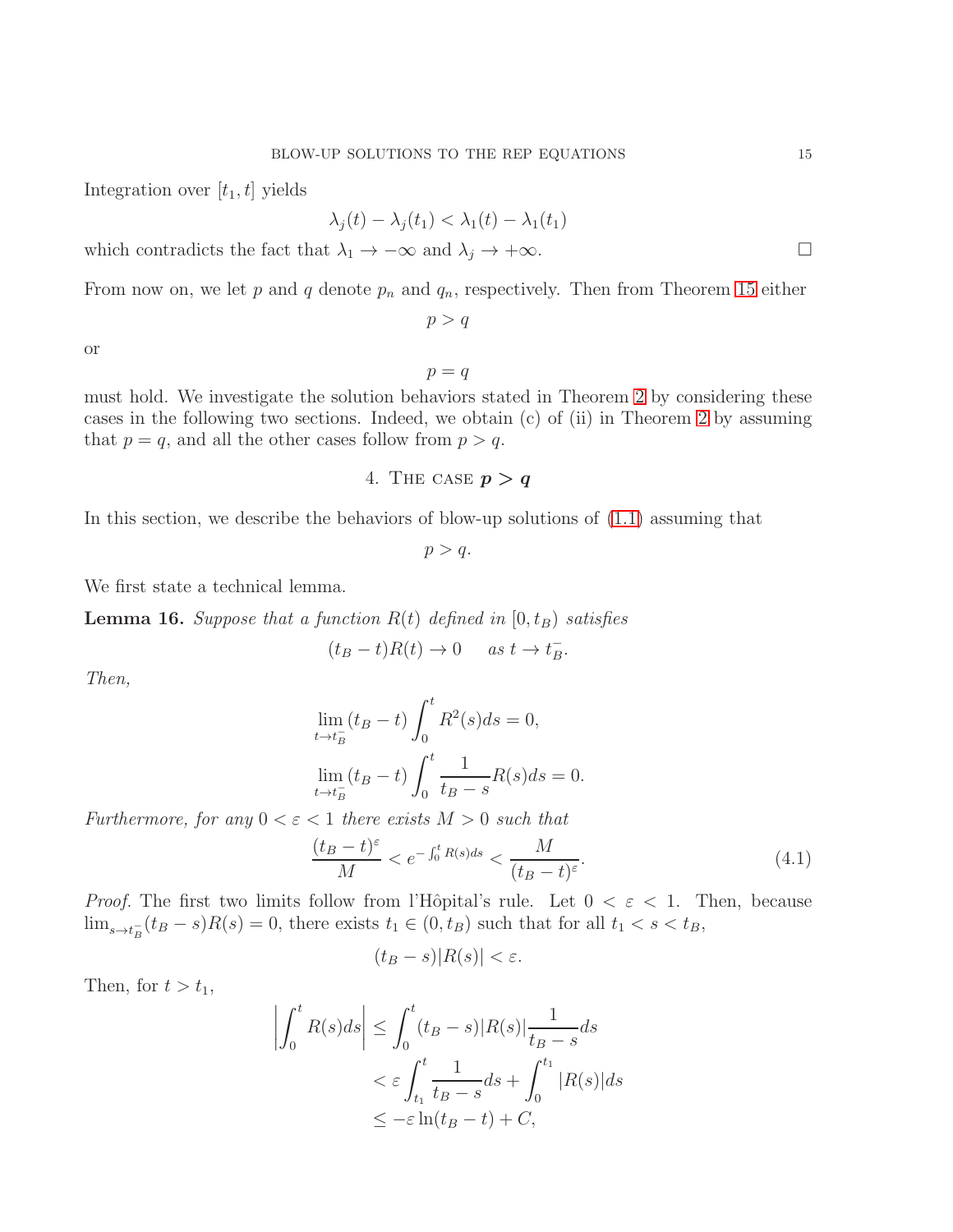for some constant C that is independent of t. With  $M = e^C$  it follows that

$$
\frac{(t_B - t)^{\varepsilon}}{M} < e^{-\int_0^t R(s)ds} < \frac{M}{(t_B - t)^{\varepsilon}}.
$$

Because of [\(3.18\)](#page-11-3) and Theorem [15,](#page-13-0) we set  $(u_1u_n)(t_B) = 0$  and  $(u_1u_n)'(t_B) = -p + q < 0$ . Then, for some  $\eta(t)$  such that

<span id="page-15-0"></span>
$$
\eta(t_B) = 0, \quad \eta'(t_B) = 0,\tag{4.2}
$$

it holds that

$$
(u_1u_n)(t) = (p-q)(t_B - t) + \eta(t).
$$

It follows that

$$
\lambda_1(t) - \lambda_n(t) = \frac{\lambda_{1,0} - \lambda_{n,0}}{(u_1 u_n)(t)} = \frac{\lambda_{1,0} - \lambda_{n,0}}{(p-q)(t_B - t) + \eta(t)} = \frac{-p - q}{(p-q)(t_B - t) + \eta(t)},
$$
  

$$
\lambda_1(t) + \lambda_n(t) = \frac{(u_1 u_n)'(t)}{u_1 u_n(t)} = \frac{-(p - q) + \eta'(t)}{(p - q)(t_B - t) + \eta(t)}.
$$

Hence,

$$
\lambda_1(t) = \frac{-p + \eta'(t)/2}{(p - q)(t_B - t) + \eta(t)},
$$

$$
\lambda_n(t) = \frac{q + \eta'(t)/2}{(p - q)(t_B - t) + \eta(t)}.
$$

Owing to [\(4.2\)](#page-15-0) we have the following forms:

$$
\lambda_1(t) = \frac{-p}{p - q} \frac{1}{t_B - t} + R_1(t),
$$
  

$$
\lambda_n(t) = \frac{q}{p - q} \frac{1}{t_B - t} + R_n(t),
$$

where  $R_j(t)$   $(j = 1, n)$  satisfies  $\lim_{t \to t_B^-} R_j(t)(t_B - t) = 0.$ Let

$$
\lambda_j(t) = \frac{\xi_j}{t_B - t} + R_j \quad (j = 1, n),
$$

with

$$
\xi_1 := \frac{-p}{p-q}, \quad \xi_n := \frac{q}{p-q}.\tag{4.3}
$$

Substituting this into the main equation [\(1.1a\)](#page-0-2) yields

$$
R_j'(t) = -\frac{\xi_j^2 + \xi_j}{(t_B - t)^2} - R_j^2(t) - \frac{2\xi_j}{t_B - t}R_j(t) + \frac{k\rho_0}{n}e^{-\int_0^t \lambda(s)ds} - \omega^2.
$$
 (4.4)

Integrating over  $(0, t)$  and multiplying by  $(t_B - t)$  give

$$
(t_B - t)R_j(t) = -(\xi_j^2 + \xi_j) - (t_B - t) \int_0^t \left[ R_j^2(\tau) + \frac{2\xi_j}{t_B - \tau} R_j(\tau) \right] d\tau
$$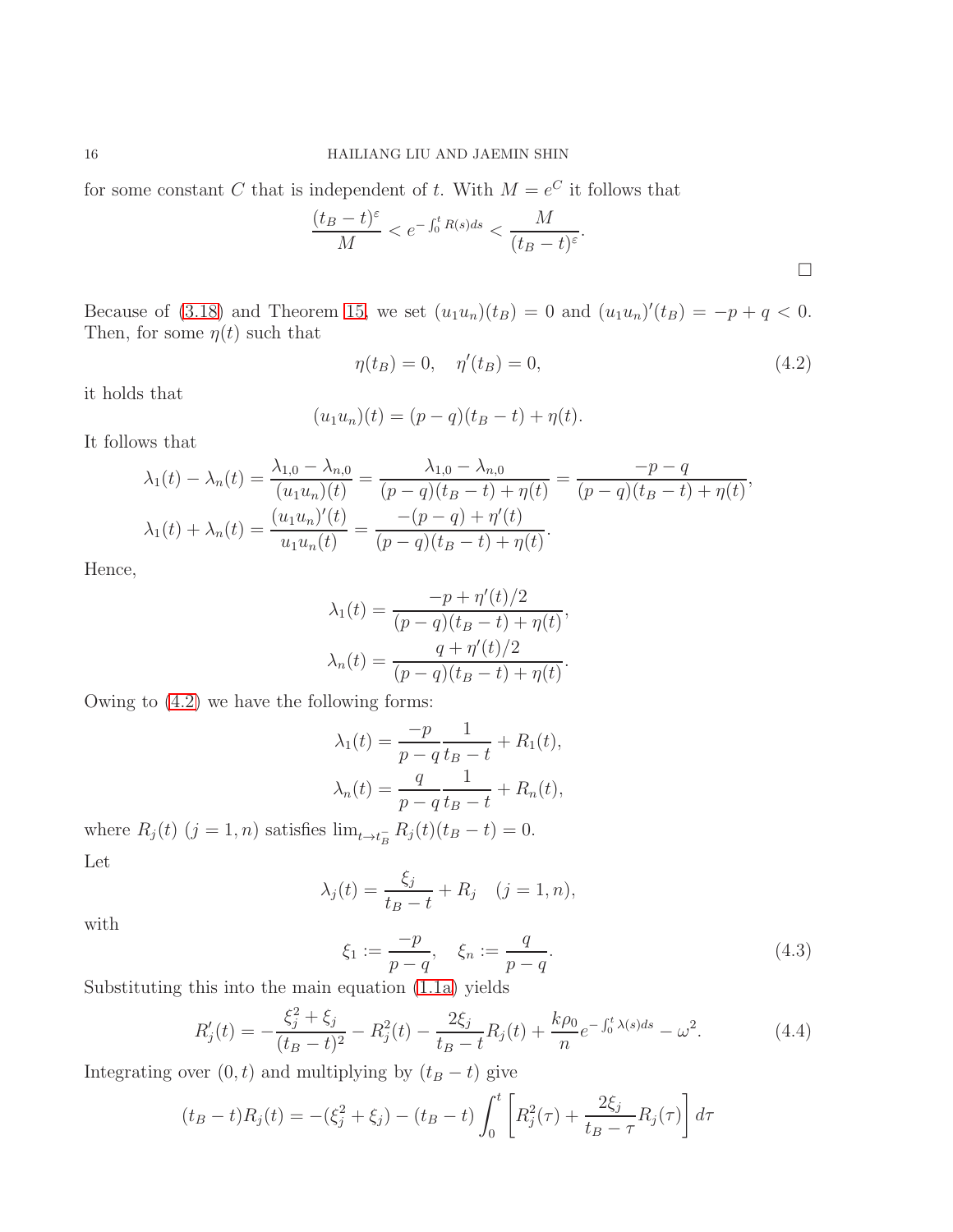$$
+\frac{k\rho_0}{n}(t_B-t)\int_0^t e^{-\int_0^\tau \lambda(s)ds}d\tau
$$

$$
+(t_B-t)\left[\frac{\xi_j^2+\xi_j}{t_B}-\omega^2t+R_j(0)\right].
$$

Because  $(t_B - t) \int_0^t \left[ R_j^2(\tau) + 2\xi_j R_j(\tau) / (t_B - \tau) \right] d\tau$  converges to 0 as  $t \to t_B^-$  by Lemma [16,](#page-14-0) we obtain the following quadratic equation for  $\xi$ :

<span id="page-16-3"></span><span id="page-16-0"></span>
$$
\xi^2 + \xi - \frac{k\rho_0}{n} \lim_{t \to t_B^-} (t_B - t) \int_0^t e^{-\int_0^{\tau} \lambda(s)ds} d\tau = 0.
$$
 (4.5)

Here,  $\xi = \xi_1, \xi_n$ , for which the limit in [\(4.5\)](#page-16-0) must exist.

Owing to Lemma [9](#page-9-3) together with Theorem [10,](#page-10-1) we have that

$$
\lambda_i(t) = \frac{\xi_1}{t_B - t} + R_i(t), \quad R_i(t) = R_1(t), \quad 1 \le i \le J,
$$
\n(4.6)

$$
\lambda_i(t) = \frac{\xi_n}{t_B - t} + R_i(t), \quad J < i \le n,\tag{4.7}
$$

where  $\lim_{t \to t_B^-} (t_B - t)R_i(t) = 0$  for all  $1 \le i \le n$ . It follows that

$$
\lambda(t) = \frac{-pJ + q(n - J)}{p - q} \frac{1}{t_B - t} + \sum_{i=1}^{n} R_i(t) = \frac{\gamma}{t_B - t} + R(t),\tag{4.8}
$$

where

<span id="page-16-5"></span><span id="page-16-4"></span><span id="page-16-1"></span>
$$
\gamma := \frac{-pJ + q(n - J)}{p - q},
$$
  
\n
$$
R(t) := \sum_{i=1}^{n} R_i(t), \quad \lim_{t \to t_B^{-}} (t_B - t)R(t) = 0.
$$
\n(4.9)

Now, we evaluate the limit in [\(4.5\)](#page-16-0) as follows. Note that

<span id="page-16-2"></span>
$$
\int_0^t e^{-\int_0^{\tau} \lambda(s)ds} d\tau = t_B^{-\gamma} \int_0^t (t_B - \tau)^\gamma e^{-\int_0^{\tau} R(s)ds} d\tau.
$$
 (4.10)

If follows from [\(4.1\)](#page-14-1) that for any  $0 < \varepsilon < 1$ , there exists  $M > 0$  such that

$$
\frac{t_B - t}{M} \int_0^t (t_B - \tau)^{\gamma + \varepsilon} d\tau \, < (t_B - t) \int_0^t (t_B - \tau)^{\gamma} e^{-\int_0^{\tau} R(s) ds} d\tau \, < M(t_B - t) \int_0^t (t_B - \tau)^{\gamma - \varepsilon} d\tau.
$$

Assume that  $\gamma + 2 < 0$ . Then, the lower bound

$$
\frac{-1}{M(\gamma+1+\varepsilon)}\left[ (t_B - t)^{\gamma+2+\varepsilon} - t_B^{\gamma+1+\varepsilon}(t_B - t) \right] \to +\infty \text{ as } t \to t_B^-
$$

by taking  $\varepsilon$  sufficiently small so that  $\gamma + 2 + \varepsilon < 0$ . This is not the case, as the limit in [\(4.5\)](#page-16-0) must converge, as previously mentioned. On the other hand,  $\gamma + 2 > 0$  implies that the upper bound

$$
\frac{-M}{\gamma+1-\varepsilon}\left[ (t_B - t)^{\gamma+2-\varepsilon} - t_B^{\gamma+1-\varepsilon}(t_B - t) \right] \to 0 \text{ as } t \to t_B^-
$$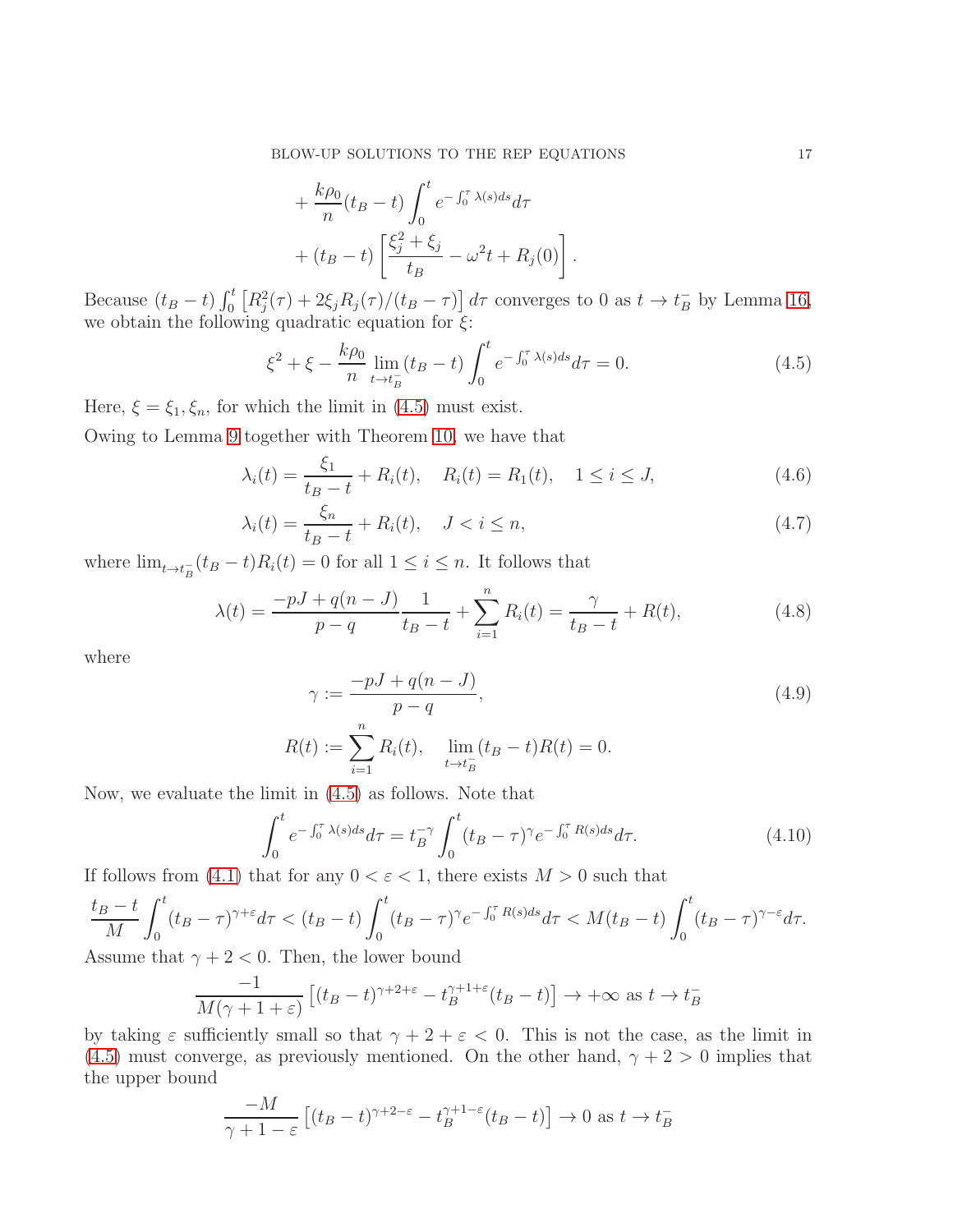by taking  $\varepsilon$  such that  $\gamma + 2 - \varepsilon > 0$  and  $\gamma - \varepsilon \neq -1$ . This ensures that  $\xi^2 + \xi = 0.$ 

It follows that

$$
\xi_1 = \frac{-p}{p-q} = -1, \quad \xi_n = \frac{q}{p-q} = 0.
$$

Substituting  $q = 0$  into [\(4.9\)](#page-16-1) together with  $\gamma + 2 > 0$  then yields

<span id="page-17-4"></span>
$$
J=1.
$$

Now, consider the case that  $\gamma + 2 = 0$ . We first claim that

<span id="page-17-0"></span>
$$
\lim_{t \to t_B^-} (t_B - t) \int_0^t (t_B - \tau)^{-2} e^{-\int_0^{\tau} R(s) ds} d\tau \tag{4.11a}
$$

$$
= \lim_{t \to t_B^-} e^{-\int_0^t R(s)ds}.
$$
\n(4.11b)

We remark that, in general, the convergence of  $(4.11a)$ , which we have already verified, does not guarantee the convergence of [\(4.11b\)](#page-17-0), because [\(4.11a\)](#page-17-0) may converge for an oscillating divergent  $\int_0^t R(s)ds$ . However, the decay property of R can eliminate this case. By integration by parts,

$$
\lim_{t \to t_B^-} (t_B - t) \int_0^t (t_B - \tau)^{-2} e^{-\int_0^{\tau} R(s) ds} d\tau
$$
\n
$$
= \lim_{t \to t_B^-} \left[ e^{-\int_0^t R(s) ds} - \frac{t_B - t}{t_B} + (t_B - t) \int_0^t (t_B - \tau)^{-1} e^{-\int_0^{\tau} R(s) ds} R(\tau) d\tau \right].
$$
\n(4.12)

Recall that  $(t_B - t)R(t) \to 0$  as  $t \to t_B^ \bar{B}$ . Then, there exists  $t_1 \in (0, t_B)$  such that

<span id="page-17-3"></span><span id="page-17-2"></span><span id="page-17-1"></span> $(t_B - t)|R(t)| < 1, \quad t_1 < t < t_B,$ 

and

$$
\left| (t_B - t) \int_0^t (t_B - \tau)^{-1} e^{-\int_0^{\tau} R(s)ds} R(\tau) d\tau \right|
$$
\n(4.13)

$$
\leq (t_B - t) \int_0^{t_1} (t_B - \tau)^{-1} e^{-\int_0^{\tau} R(s)ds} |R(\tau)| d\tau + (t_B - t) \int_{t_1}^t (t_B - \tau)^{-2} e^{-\int_0^{\tau} R(s)ds} d\tau.
$$
 (4.14)

Because [\(4.11a\)](#page-17-0) converges, the second term in [\(4.14\)](#page-17-1) converges, and thus [\(4.13\)](#page-17-2) converges as  $t \to t_B^ \bar{B}_B$ . The convergence of  $\exp\left(-\int_0^{t_B} R(s)ds\right)$  follows from [\(4.12\)](#page-17-3). Now, apply l'Hôpital's rule to obtain [\(4.11\)](#page-17-4).

Thus, the case with  $\gamma + 2 = 0$  may be considered as either

<span id="page-17-5"></span>
$$
\lim_{t \to t_B^-} (t_B - t) \int_0^t (t_B - \tau)^\gamma e^{-\int_0^\tau R(s)ds} d\tau = \lim_{t \to t_B^-} e^{-\int_0^t R(s)ds} = 0,
$$
\n(4.15)

or

<span id="page-17-6"></span>
$$
\lim_{t \to t_B^-} (t_B - t) \int_0^t (t_B - \tau)^\gamma e^{-\int_0^\tau R(s)ds} d\tau = \lim_{t \to t_B^-} e^{-\int_0^t R(s)ds} = R_0 > 0. \tag{4.16}
$$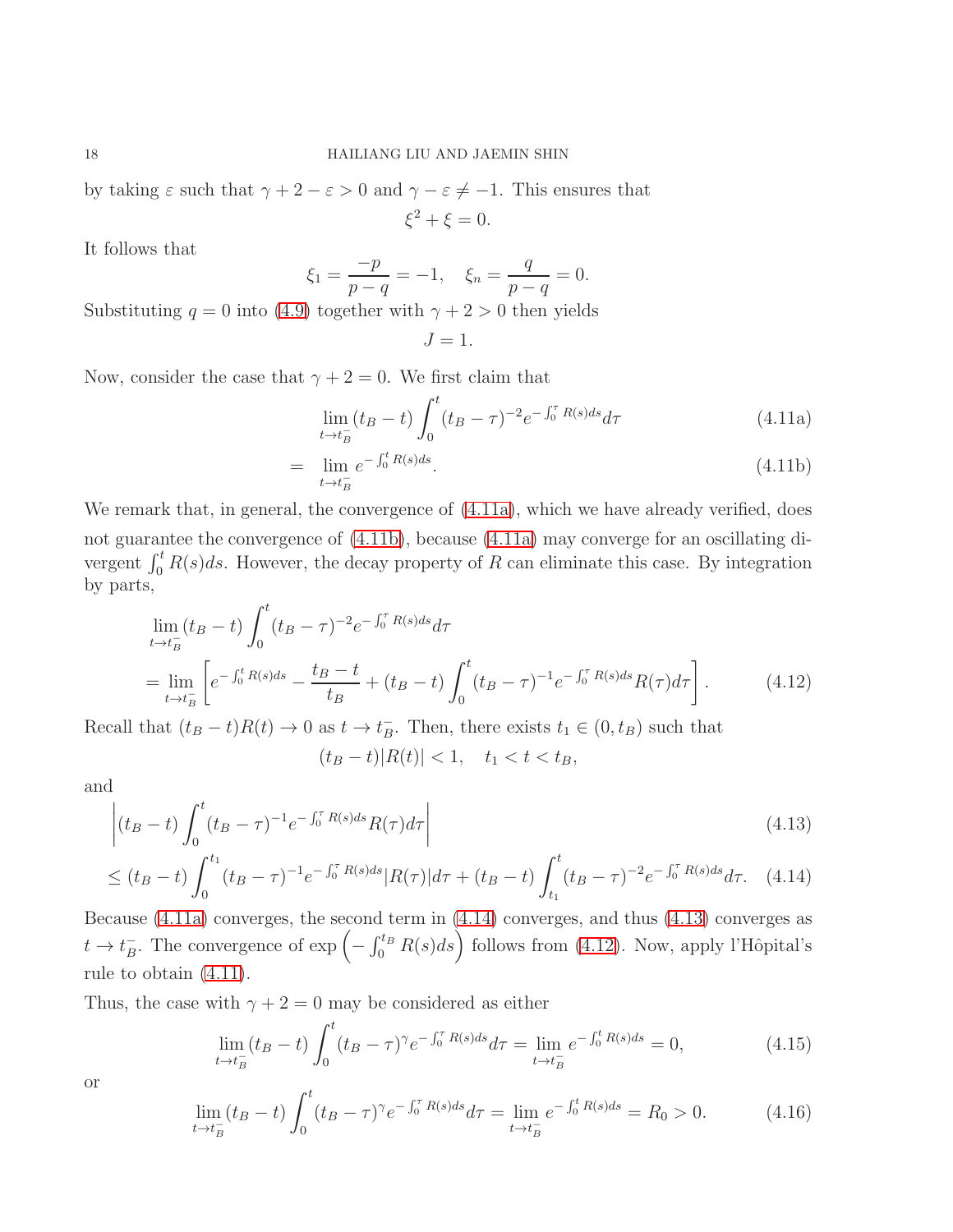For the case that [\(4.15\)](#page-17-5), a similar argument as that in the case for  $\gamma + 2 < 0$  yields

$$
\xi_1 = \frac{-p}{p-q} = -1, \quad \xi_n = \frac{q}{p-q} = 0,
$$

and

$$
J=2.
$$

Furthermore, [\(4.15\)](#page-17-5) implies that

$$
\lim_{t \to t_B^-} \int_0^t R(s)ds = \infty.
$$

For the case that  $(4.16)$ , we deduce from  $(4.5)$  and  $(4.10)$  that

$$
\xi^2 + \xi - \frac{k\rho_0 t_B^2 R_0}{n} = 0,
$$

and from [\(4.9\)](#page-16-1) that

$$
p(J - 2) = q(n - J - 2).
$$

We divide this into two cases, by taking into account  $p > q$ :

$$
J = 2, n = 4 \text{ or}
$$
  

$$
J \ge 3, n > 2J
$$

In summary, we have the following:

<span id="page-18-0"></span>**Theorem 17.** Suppose that  $[0, t_B)$  be the maximum interval of existence for  $(1.1)$ . Define  $u_i$  as  $(3.1)$ , and let

$$
\lim_{t \to t_B^-} u_1'(t)u_n(t) = -p, \quad \lim_{t \to t_B^-} u_1(t)u_n'(t) = q.
$$

If  $p > q$ , then  $\lambda_i$   $(i = 1, 2, \dots, n)$  and  $\lambda$  can be represented by [\(4.6\)](#page-16-3), [\(4.7\)](#page-16-4), and [\(4.8\)](#page-16-5). Moreover, one of the following must hold, where  $\xi = \xi_1, \xi_n$ :

 $(1) J = 1 and$ 

$$
\xi^2 + \xi = 0.
$$

(2-a) 
$$
J = 2
$$
,  $\lim_{t \to t_B^-} \int_0^t R(s) ds = \infty$ , and  
 $\xi^2 + \xi = 0$ .

(2-b)  $J = 2$ ,  $n = 4$ ,  $\lim_{t \to t_B^-} \exp(-\int_0^t R(s)ds) = R_0 > 0$ , and  $\xi^2 + \xi - \frac{k\rho_0 t_B^2 R_0}{4}$ 4  $= 0.$ (3)  $J \ge 3$ ,  $n > 2J$ ,  $\lim_{t \to t_B^-} \exp(-\int_0^t R(s)ds) = R_0 > 0$ , and  $\xi^2 + \xi - \frac{k\rho_0 t_B^2 R_0}{2}$  $= 0.$ 

Furthermore, these cases imply  $(i)$ ,  $(a)$ ,  $(b)$  of  $(ii)$ , and  $(iii)$  in Theorem [2,](#page-2-0) respectively.

n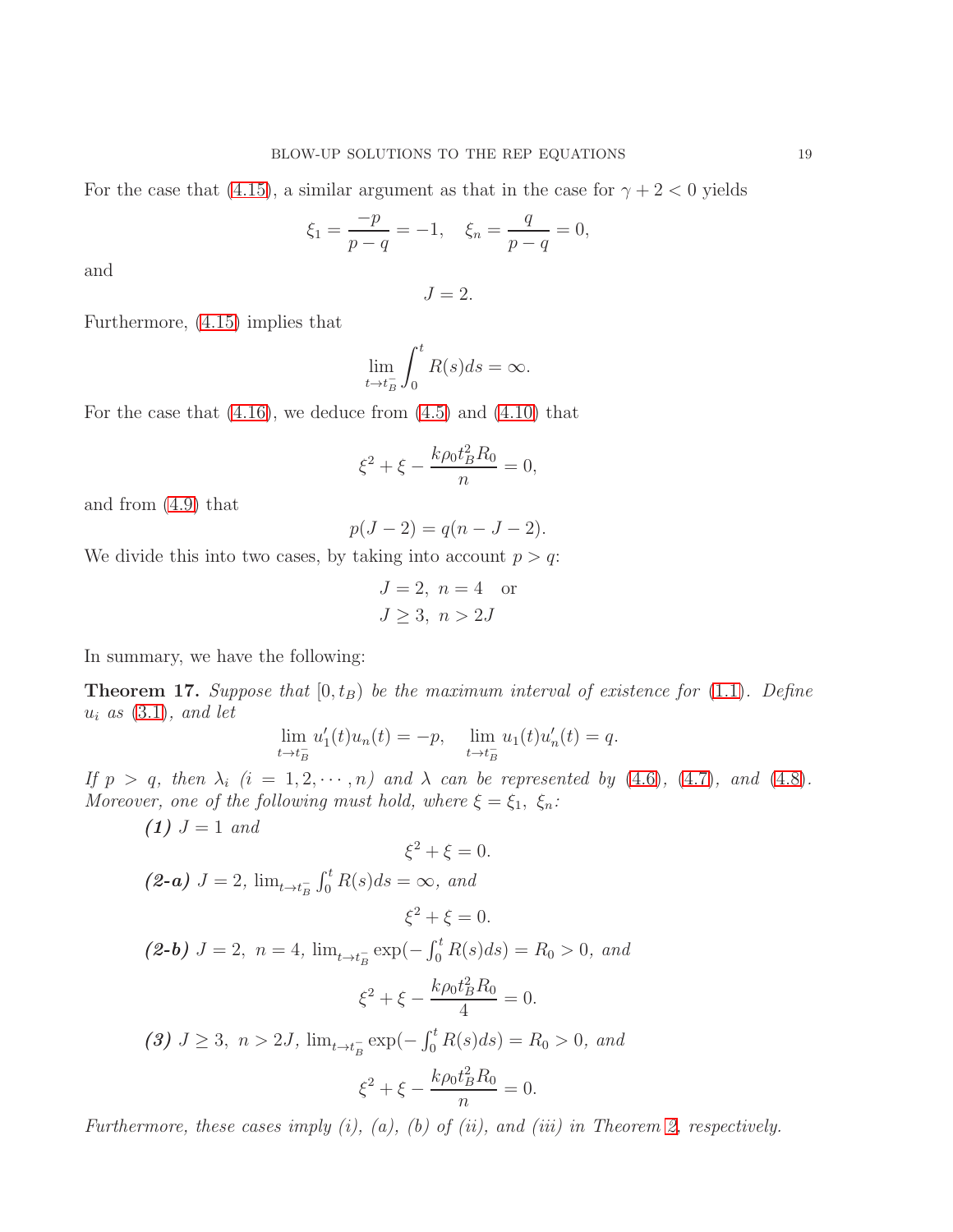The remainder of the proof of Theorem [17](#page-18-0) is demonstrating the relations between the cases in Theorem [17](#page-18-0) and in Theorem [2.](#page-2-0)

Assuming (1), we immediately have the following representation of  $\lambda_i$ :

$$
\lambda_i(t) = \begin{cases}\n\frac{-1}{t_B - t} + R_1(t), & i = 1, \\
R_i(t), & 2 \le i \le n, \\
\lambda(t) = \frac{-1}{t_B - t} + R(t), & R(t) = \sum_{i=1}^n R_i(t).\n\end{cases}
$$

Although lim  $t \rightarrow t_B^ (t_B - t)R_i(t) = 0$  for  $i = 1, 2, \dots, n$ , we require the integrability of  $R_i$  to obtain (i) in Theorem [2.](#page-2-0) Indeed, this is the case.

<span id="page-19-2"></span>**Lemma 18.** Assuming  $(1)$  in Theorem [17,](#page-18-0)

$$
\lambda_i \in L^1(0, t_B), \quad i = 2, \cdots, n,
$$

and

<span id="page-19-4"></span><span id="page-19-3"></span>
$$
\int_0^{t_B} R_1(s)ds = C.
$$

*Proof.* Let  $i = 2, 3, \dots, n$ . Then, we deduce that

$$
\lambda_i(t) = -\int_0^t \lambda_i^2(s)ds + \frac{k\rho_0 t_B}{n} \int_0^t \frac{1}{t_B - s} e^{-\int_0^s R(\tau)d\tau} ds - \frac{kc_b}{n} t + \lambda_{i,0} \tag{4.17}
$$

$$
\leq \int_0^t \frac{1}{t_B - s} e^{-\int_0^s R(\tau)d\tau} ds + \lambda_{i,0}.
$$
\n(4.18)

Multiplying by  $(t_B - t)^{1/2}$  yields

<span id="page-19-0"></span>
$$
(t_B - t)^{1/2} \lambda_i(t) \le (t_B - t)^{1/2} \int_0^t \frac{1}{t_B - s} e^{-\int_0^s R(\tau) d\tau} ds + (t_B - t)^{1/2} \lambda_{i,0}.
$$
 (4.19)

Now, we take  $\varepsilon = 1/3$  in [\(4.1\)](#page-14-1) to obtain

$$
e^{-\int_0^s R(\tau)d\tau} \le \frac{M}{(t_B - s)^{1/3}}.
$$

Then, we observe that the right-hand side of [\(4.19\)](#page-19-0) converges to 0. Thus,

<span id="page-19-5"></span>
$$
\lim_{t \to t_B^-} (t_B - t)^{1/2} \lambda_i(t) = 0,
$$

because  $\lambda_i > 0$  near  $t_B$ . This implies that

<span id="page-19-1"></span>
$$
\lambda_i \in L^1(0, t_B), \quad i = 2, 3, \cdots, n. \tag{4.20}
$$

To demonstrate the convergence of  $\int_0^t R_1(s)ds$ , we deduce from [\(2.8\)](#page-6-3) that

$$
(t_B - t)(\lambda_1(t) - \lambda_n(t)) = (\lambda_{1,0} - \lambda_{n,0})t_B e^{-\int_0^t R_1(s) + \lambda_n(s)ds}.
$$
\n(4.21)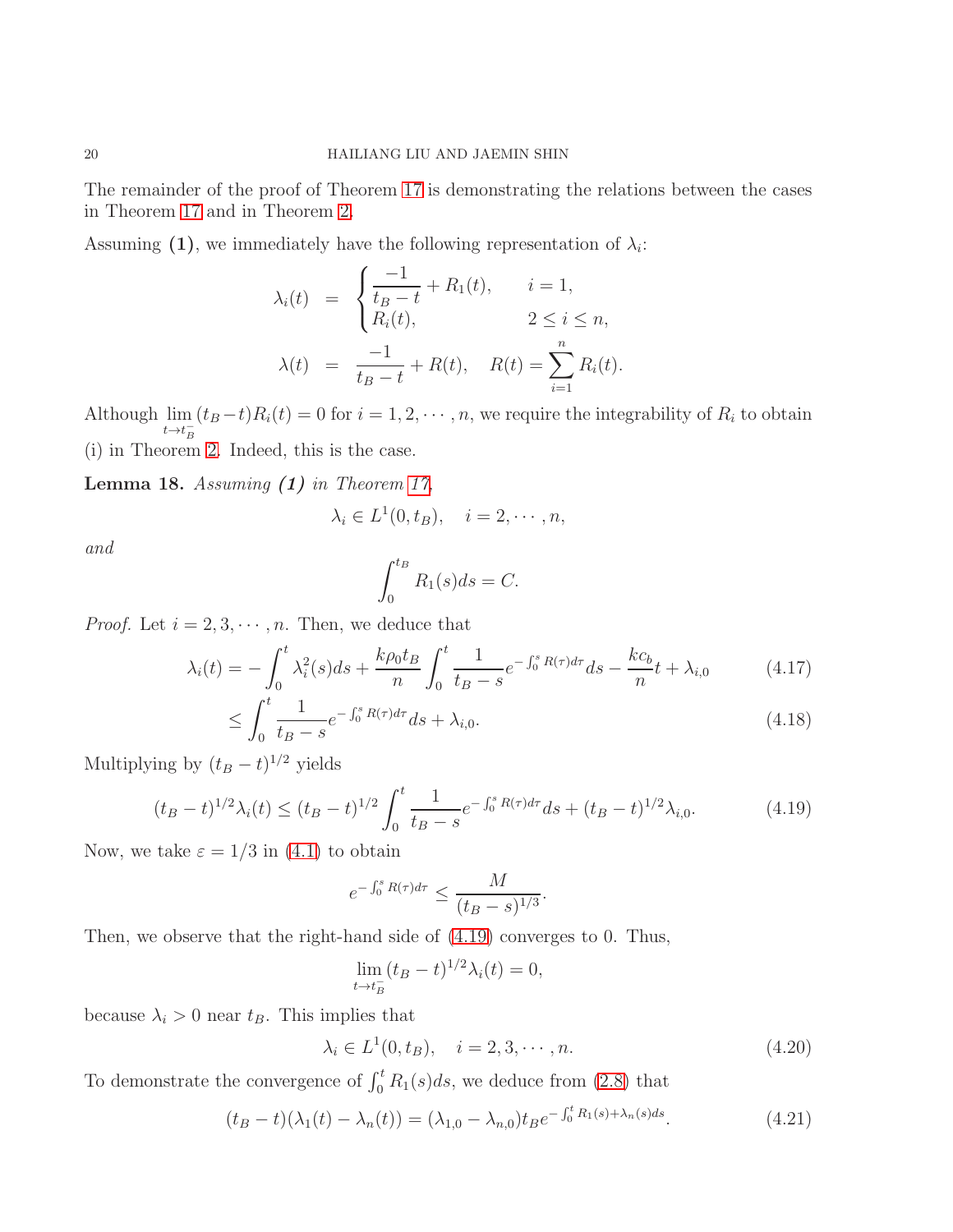Because the left-hand side converges to  $-1$  assuming (1), there exists a constant  $C_1$  such that

<span id="page-20-0"></span>
$$
\int_0^{t_B} R_1(s) + \lambda_n(s)ds = C_1,
$$
\n(4.22)

and thus  $(4.20)$ ,  $\lambda_n \in L^1(0, t_B)$ , yields

$$
\int_0^{t_B} R_1(s)ds = C.
$$

Lemma [18](#page-19-2) enhances the estimate  $(4.1)$  as

$$
0 < \lim_{t \to t_B^-} e^{-\int_0^t R(s)ds} < \infty.
$$

Immediately, we obtain

$$
\rho(t) = \mathcal{O}\left(\frac{1}{t_B - t}\right) \quad \text{as } t \to t_B^-.
$$

Furthermore, it follows from [\(4.18\)](#page-19-3) that  $\lambda_i$  is at most  $\mathcal{O}(\ln(t_B - t))$  for  $i = 2, 3, \dots, n$ . Then,  $\lambda_i \in L^2(0, t_B)$ , and applying [\(4.17\)](#page-19-4) again yields

$$
\lambda_i(t) = \mathcal{O}(\ln(t_B - t)) \quad i = 2, 3, \cdots, n.
$$

This shows that (1) implies (i) in Theorem [2.](#page-2-0)

In the case of  $(2-a)$  in Theorem [17,](#page-18-0)

$$
\lambda_i(t) = \begin{cases}\n\frac{-1}{t_B - t} + R_i(t), & i = 1, 2, \\
R_i(t), & 3 \le i \le n, \\
\lambda(t) = \frac{-2}{t_B - t} + R(t), & R(t) = \sum_{i=1}^n R_i(t), & R_1(t) = R_2(t).\n\end{cases}
$$

Now, let  $3 \leq i \leq n$ . Then, similar to the derivation of  $(4.22)$ , we have that

<span id="page-20-1"></span>
$$
\int_0^{t_B} R_1(s) + \lambda_i(s)ds = C_i.
$$
 (4.23)

If  $\int_0^t \lambda_i(s)ds$  is assumed to converge, then  $\int_0^t R_1(s)ds$ , and thus  $\int_0^t R(s)ds$  converges, which does not belong to (2-a). Taking into account  $\lambda_i \to \infty$ , we must have

$$
\lim_{t \to t_B^-} \int_0^t \lambda_i(s) ds = \infty, \quad i = 3, 4, \cdots, n.
$$

Then, [\(4.23\)](#page-20-1) yields

$$
\lim_{t \to t_B^-} \int_0^t R_1(s)ds = -\infty. \tag{4.24}
$$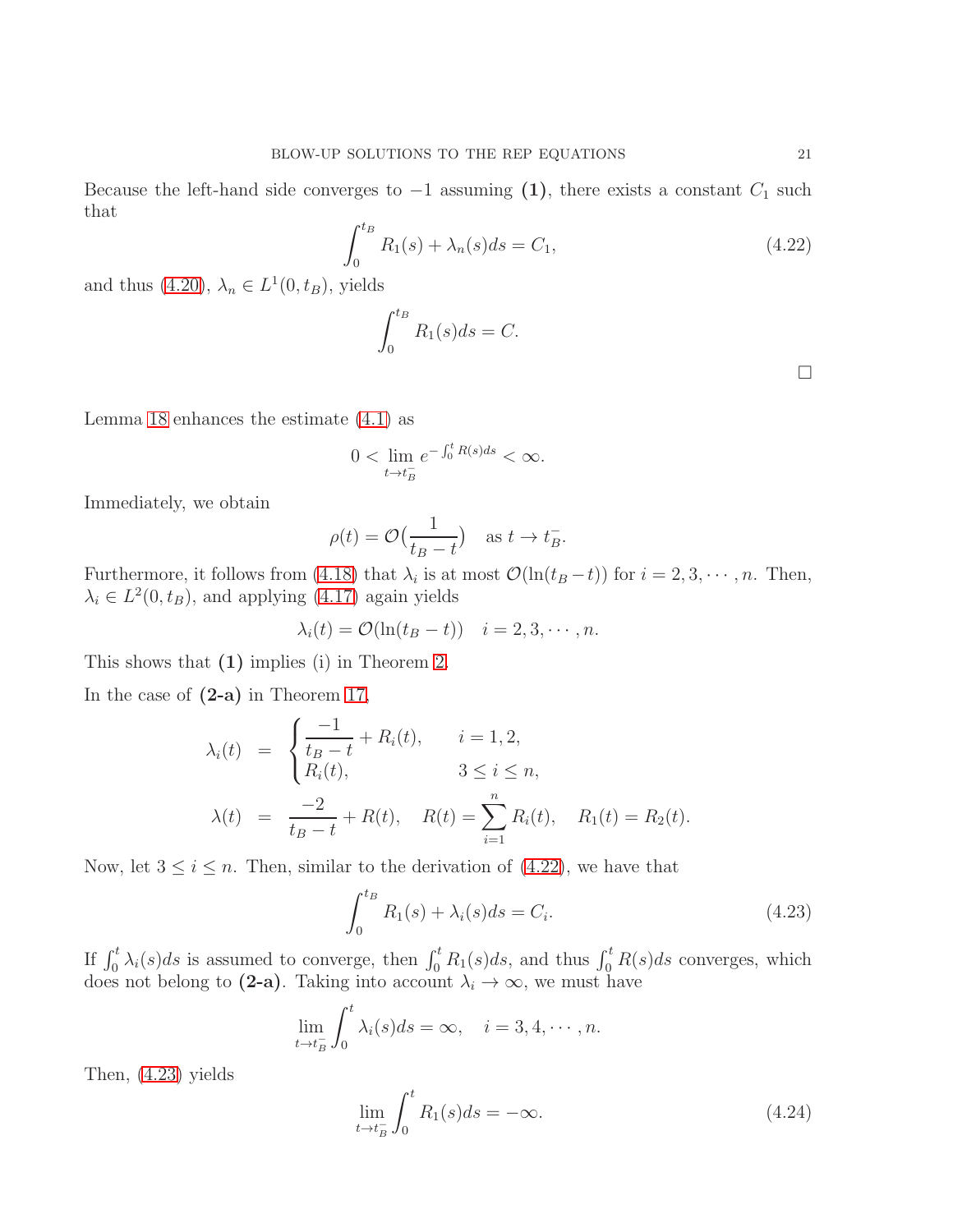Summing [\(4.23\)](#page-20-1) over  $i = 3, 4, \dots, n$  yields that for some constant C,

$$
\int_0^{t_B} R(s) + (n-4)R_1(s)ds = C.
$$
 (4.25)

Because  $\lim_{t \to t_B^-} \int_0^t R(s)ds = \infty$  in (2-a), we have that

$$
n \geq 5,
$$

and it follows that

$$
\rho(t) = o\left(\frac{1}{(t_B - t)^2}\right) \text{ as } t \to t_B^-.
$$

Hence, we conclude that  $(2-a)$  in Theorem [17](#page-18-0) implies  $(a)$  of  $(ii)$  in Theorem [2.](#page-2-0)

Now, we consider the case of (2-b). Because the solutions to the characteristic equation [\(4.5\)](#page-16-0) are  $\xi_1 = -p/(p-q)$  and  $\xi_4 = q/(p-q)$ , it follows that

<span id="page-21-0"></span>
$$
\frac{pq}{(p-q)^2} = \frac{k\rho_0 t_B^2 R_0}{4}
$$
\n(4.26)

and

$$
\lambda_i(t) = \begin{cases} \frac{\xi_1}{t_{B}-t} + R_i(t), & i = 1, 2, \\ \frac{\xi_4}{t_{B}-t} + R_i(t), & i = 3, 4, \end{cases}
$$
  

$$
\lambda(t) = \frac{-2}{t_{B}-t} + R(t), \quad R(t) = \sum_{i=1}^{4} R_i(t), \quad R_1(t) = R_2(t).
$$

Note that the representation of  $\lambda$  follows from  $\xi_1 + \xi_4 = -1$ , and the representation of  $\lambda_3$ (i.e.,  $\xi_3 = \xi_4$ ) follows from Lemma [9.](#page-9-3) Because  $\lim_{t \to t_B^-} \exp(-\int_0^t R(s) ds) = R_0 > 0$ , we immediately we obtain that

$$
\rho(t) = \mathcal{O}\Big(\frac{1}{(t_B - t)^2}\Big) \quad \text{as } t \to t_B^-.
$$

Similar to [\(4.21\)](#page-19-5), we deduce that

$$
(t_B - t)(\lambda_1(t) - \lambda_i(t)) = (\lambda_{1,0} - \lambda_{i,0})t_B e^{-\int_0^t R_1(s) + R_i(s)ds}, \quad i = 3, 4.
$$

Sending  $t \to t_B^ B_{B}^{-}$  and multiplying the two equations for  $i = 3, 4$  yield that

<span id="page-21-1"></span>
$$
\frac{(p+q)^2}{(p-q)^2} = A_0 t_B^2 R_0.
$$
\n(4.27)

Recall that

$$
A_0 := (\lambda_{1,0} - \lambda_{3,0})(\lambda_{1,0} - \lambda_{4,0}).
$$

Then, we combine [\(4.26\)](#page-21-0) and [\(4.27\)](#page-21-1) to obtain

$$
(p - q)^2 = 4\left(\frac{A_0}{k\rho_0} - 1\right)pq.
$$

Thus, it must hold that

$$
A_0 > k\rho_0. \tag{4.28}
$$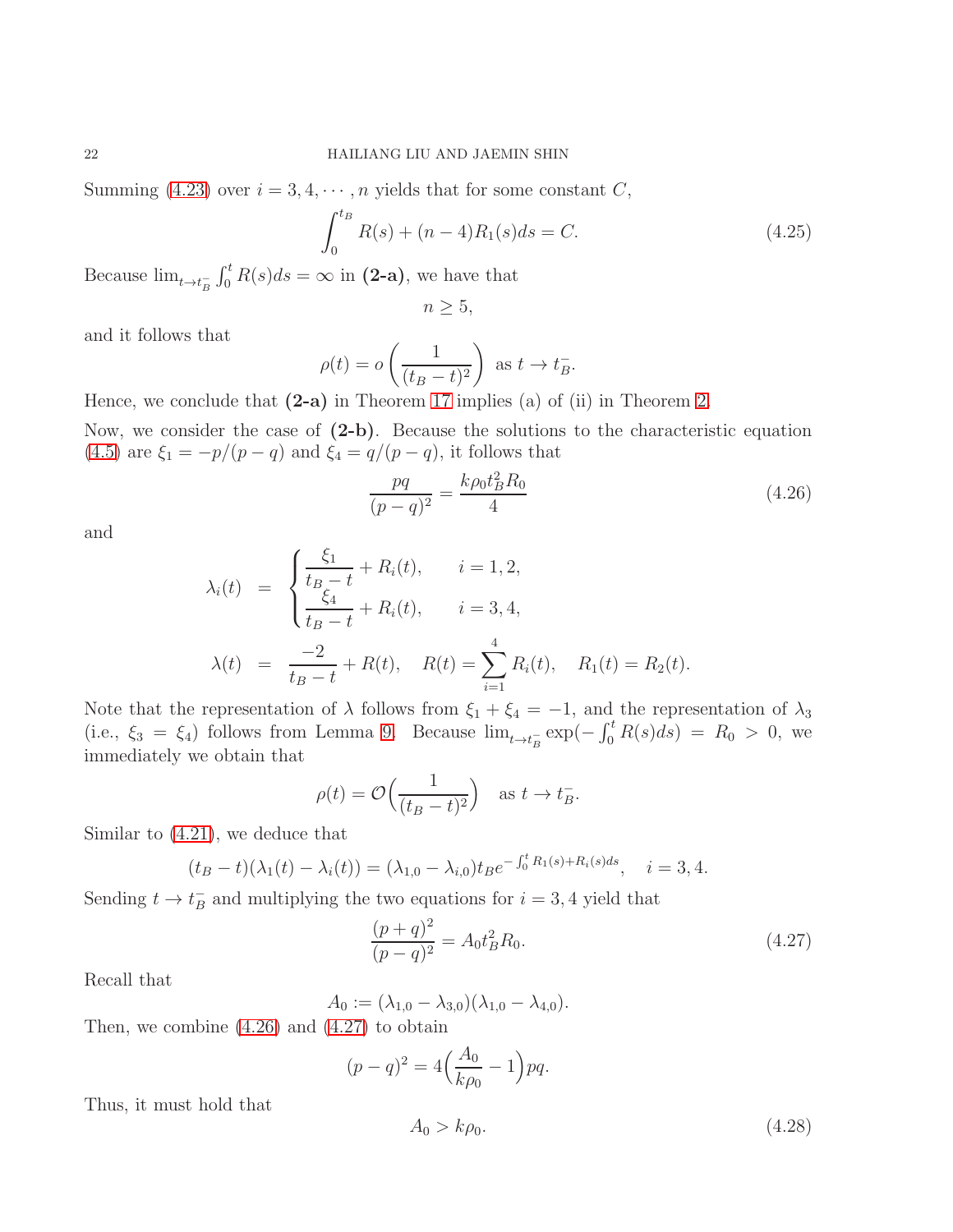Furthermore, we obtain representations of  $\xi_1$  and  $\xi_4$  in terms of the given parameters. Indeed, we have

$$
\xi_1 = -\frac{1}{2} - \frac{1}{2} \sqrt{\frac{A_0}{A_0 - k\rho_0}},
$$
  

$$
\xi_3 = \xi_4 = -\frac{1}{2} + \frac{1}{2} \sqrt{\frac{A_0}{A_0 - k\rho_0}},
$$

as described in (b) of (ii) in Theorem [2.](#page-2-0)

In the case of (3) in Theorem [17,](#page-18-0) we have that

$$
\lim_{t \to t_B^-} (t_B - t)\lambda_1(t) = \frac{-p}{p - q},
$$
  
\n
$$
\lim_{t \to t_B^-} (t_B - t)\lambda_i(t) = \frac{q}{p - q}, \quad J + 1 \le i \le n.
$$

The behavior of  $\rho$ ,

$$
\rho(t) = \mathcal{O}\Big(\frac{1}{(t_B - t)^2}\Big) \quad \text{as } t \to t_B^-,
$$

follows from  $(-pJ + q(n-J))/(p-q) = -2$  and  $\exp(-\int_0^{t_B} R(s)ds) = R_0$ . This shows that (3) implies (iii) in Theorem [2.](#page-2-0)

5. THE CASE  $p = q$ 

In this section, we investigate the blow-up solution behaviors when

<span id="page-22-0"></span>
$$
p = q \left( = \frac{\lambda_{n,0} - \lambda_{1,0}}{2} \right). \tag{5.1}
$$

As previously noted, understanding the behaviors of  $\lambda_i'$  near  $t_B$  is essential. One technique to achieve this is to compare the behaviors of  $\lambda_i^2$  and  $\rho$  from [\(1.1a\)](#page-0-2). However, the main difficulty lies in the fact that the condition [\(5.1\)](#page-22-0) implies that the leading singular terms of  $\int \lambda_i^2$  and  $k/n \int \rho$  are the same. Indeed, integrating [\(1.1a\)](#page-0-2) yields

$$
\lambda_1(t) - \lambda_{1,0} = -\int_0^t \lambda_1^2(s)ds + \frac{k}{n} \int_0^t \rho(s) - \omega^2 ds \to -\infty,
$$
  

$$
\lambda_n(t) - \lambda_{n,0} = -\int_0^t \lambda_n^2(s)ds + \frac{k}{n} \int_0^t \rho(s) - \omega^2 ds \to +\infty,
$$

implying that in a neighborhood of  $t_B$ ,

<span id="page-22-1"></span>
$$
\int_0^t \lambda_n^2(s)ds < \int_0^t \rho(s)ds < \int_0^t \lambda_1^2(s)ds. \tag{5.2}
$$

However, the condition [\(5.1\)](#page-22-0) yields

<span id="page-22-2"></span>
$$
\lim_{t \to t_B^-} \frac{\lambda_1(t)}{\lambda_n(t)} = \lim_{t \to t_B^-} \frac{u_1'(t)u_n(t)}{u_1(t)u_n'(t)} = -1,
$$
\n(5.3)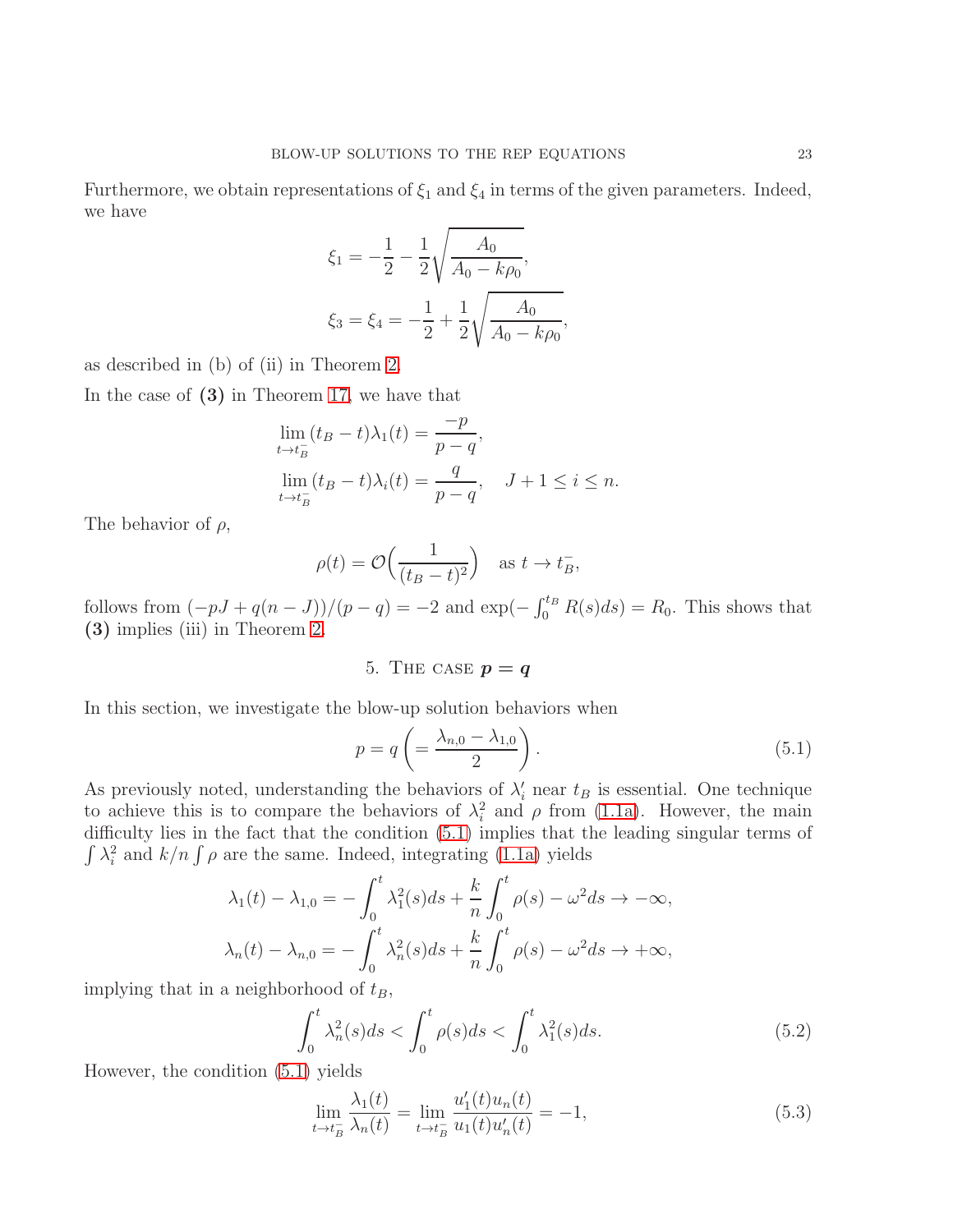## 24 HAILIANG LIU AND JAEMIN SHIN

which indicates that the leading singular terms of all integrals in [\(5.2\)](#page-22-1) are the same. For this reason, we study the case of [\(5.1\)](#page-22-0) by examining the second singular terms of  $\int \lambda_i^2$  and  $\int \rho$ . We remark that one cannot compare  $\lambda_i^2$  and  $k\rho/n$  directly as Proposition [8](#page-7-1) demonstrates the behavior of  $\int \rho$  rather than  $\rho$ . Furthermore, we notice that the case [\(5.1\)](#page-22-0) occurs only in the case of [\(3.22\)](#page-11-6) in Proposition [12.](#page-11-5) Indeed, [\(3.21\)](#page-11-4) implies that

$$
\lim_{t \to t_B} \int_0^t \lambda_n(s) ds = \lim_{t \to t_B} \int_0^t \frac{u'_n(s)}{u_n(s)} ds = \ln \beta_n < \infty.
$$

Assuming [\(5.1\)](#page-22-0), we have observed [\(5.3\)](#page-22-2), which implies that  $\lambda_1 \in L^1(0, t_B)$ . Thus,  $\lambda_i \in$  $L^1(0, t_B)$  for all i, and thus  $\rho$  is bounded. This contracts Proposition [8.](#page-7-1) More precisely,  $\lambda_i \in L^1(0, t_B)$   $(i > J)$ , which is a necessary and sufficient condition for the convergence of  $u_i$   $(i > J)$  or [\(3.21\)](#page-11-4) in Proposition [12,](#page-11-5) only holds in (i) in Theorem [2.](#page-2-0) That is, (i) is equivalent to [\(3.21\)](#page-11-4), and all other cases in Theorem [2](#page-2-0) are associated with [\(3.22\)](#page-11-6) in Proposition [12.](#page-11-5)

We define  $\eta$  as

<span id="page-23-6"></span><span id="page-23-1"></span><span id="page-23-0"></span>
$$
\frac{u_1'}{u_1} + \frac{u_n'}{u_n} = -2\eta.
$$
\n(5.4)

Because  $\lim_{t\to t_B^-}(u_1u_n)(t)=0$  in Corollary [11](#page-11-2) and  $\lim_{t\to t_B^-}(u_1u_n)'(t)=0$  from the condition  $(5.1)$ ,  $\eta$  satisfies

$$
\lim_{t \to t_B^-} \eta(t)(u_1 u_n)(t) = - \lim_{t \to t_B^-} \frac{(u_1 u_n)'(t)}{2} = 0,
$$
\n(5.5)

$$
\lim_{t \to t_B^-} \int_0^t \eta(s) ds = - \lim_{t \to t_B^-} \frac{\ln((u_1 u_n)(t))}{2} = \infty.
$$
\n(5.6)

We remark that the behavior of  $\eta$  near  $t_B$  is not clear at this point, owing to the highly oscillating type [\(2.2\)](#page-5-0).

Recall [\(3.15\)](#page-10-0) or that for all  $t \in (0, t_B)$ ,

<span id="page-23-4"></span>
$$
\frac{u_1'}{u_1} - \frac{u_n'}{u_n} = -2\frac{p}{u_1 u_n}.\tag{5.7}
$$

Then, together with [\(5.4\)](#page-23-0), we have that

$$
\lambda_1 = \frac{u_1'}{u_1} = -\frac{p}{u_1 u_n} - \eta,\tag{5.8}
$$

<span id="page-23-5"></span><span id="page-23-3"></span><span id="page-23-2"></span>
$$
\lambda_n = \frac{u'_n}{u_n} = \frac{p}{u_1 u_n} - \eta. \tag{5.9}
$$

Substituting these representations into the main equation [\(1.1a\)](#page-0-2) yields

$$
\lambda_1' = -\lambda_1^2 + \frac{k}{n}\rho - \omega^2 = -\left[\left(\frac{p}{u_1 u_n}\right)^2 + 2\frac{p\eta}{u_1 u_n} + \eta^2\right] + \frac{k}{n}\rho - \omega^2,\tag{5.10}
$$

$$
\lambda_n' = -\lambda_1^2 + \frac{k}{n}\rho - \omega^2 = -\left[\left(\frac{p}{u_1 u_n}\right)^2 - 2\frac{p\eta}{u_1 u_n} + \eta^2\right] + \frac{k}{n}\rho - \omega^2. \tag{5.11}
$$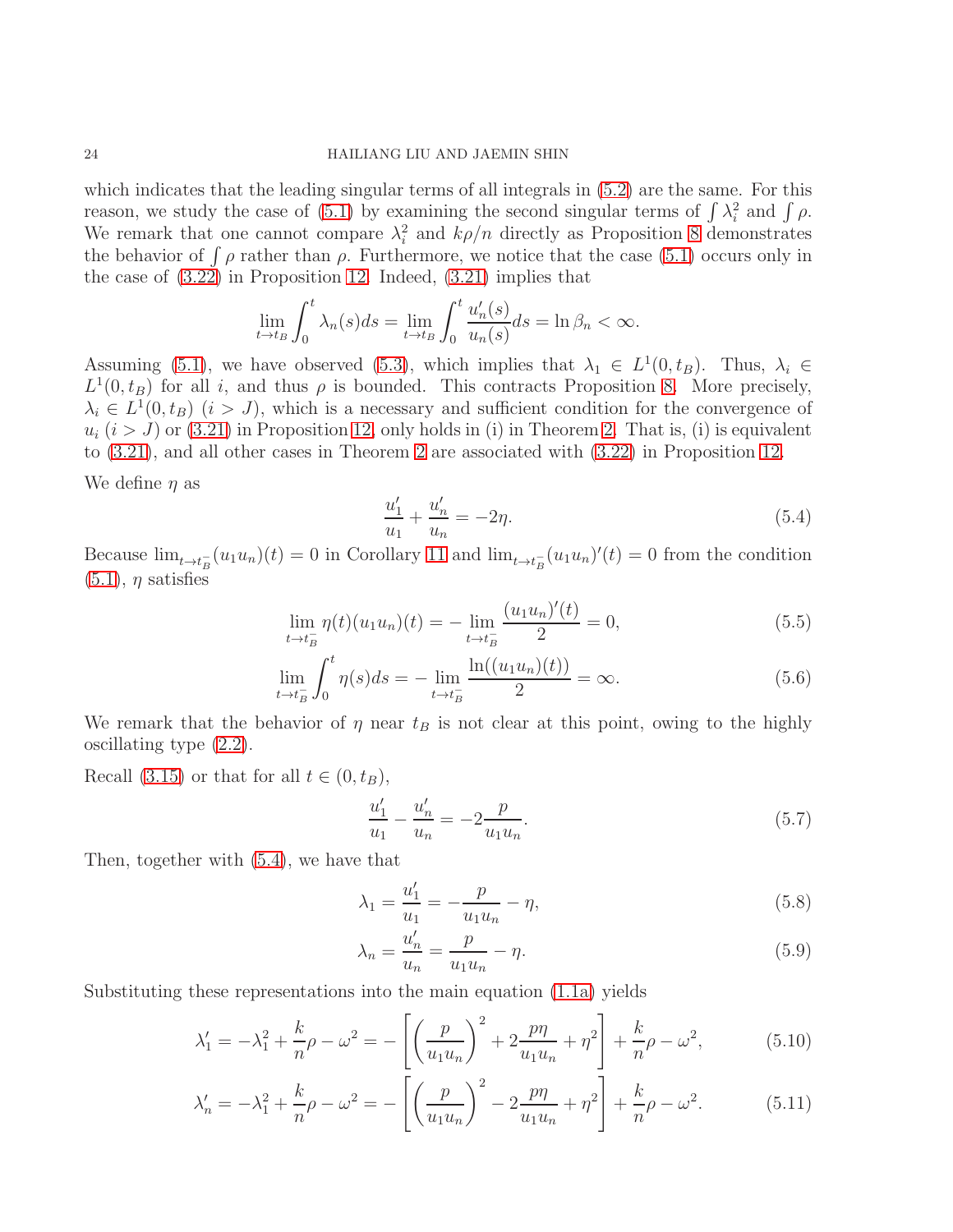Owing to the property of  $\eta$  in [\(5.5\)](#page-23-1), we obtain

$$
\lim_{t \to t_B^-} \frac{\int_0^t \frac{p\eta(s)}{(u_1 u_n)(s)} ds}{\int_0^t \left(\frac{p}{(u_1 u_n)(s)}\right)^2 ds} = 0.
$$

Thus, the leading singular term of  $\int_0^t \lambda_i^2(s)ds$   $(i = 1, n)$  is

$$
\int_0^t \left(\frac{p}{(u_1 u_n)(s)}\right)^2 ds,
$$

and this should be the same as the leading singular term of  $k/n \int_0^t \rho(s) ds$ , otherwise the integrations of [\(5.10\)](#page-23-2) and [\(5.11\)](#page-23-3) yield that  $\lambda_1 \lambda_n > 0$  near  $t_B$ . Now, we define  $\delta$  as

<span id="page-24-0"></span>
$$
\int_0^t \left( \frac{p}{(u_1 u_n)(s)} \right)^2 ds + \delta(t) := \int_0^t \frac{k}{n} \rho(s) - \omega^2 ds,
$$
\n(5.12)

satisfying

<span id="page-24-1"></span>
$$
\lim_{t \to t_B^-} \frac{\delta(t)}{\int_0^t \left(\frac{p}{(u_1 u_n)(s)}\right)^2 ds} = 0, \quad \delta(0) = 0.
$$
\n(5.13)

It follows from [\(5.10\)](#page-23-2) and [\(5.11\)](#page-23-3) that

$$
\lambda_1(t) - \lambda_{1,0} = \int_0^t \left( -2 \frac{p \eta(s)}{(u_1 u_n)(s)} - \eta^2(s) \right) ds + \delta(t),\tag{5.14}
$$

$$
\lambda_n(t) - \lambda_{n,0} = \int_0^t \left( 2 \frac{p \eta(s)}{(u_1 u_n)(s)} - \eta^2(s) \right) ds + \delta(t). \tag{5.15}
$$

Now, we present a technical lemma. In Corollary [11,](#page-11-2) we showed that  $u_1u_n \to 0$  as t tends to  $t_B$ . Thus, one may expect that for some  $\theta > 1$ ,  $u_1 u_n^{\theta}$  converges to a nonzero constant with assuming [\(3.22\)](#page-11-6). However, this is not the case, at least when  $p = q$ .

<span id="page-24-2"></span>Lemma 19. Assume the hypothesis of Theorem [17,](#page-18-0) and suppose that

<span id="page-24-4"></span><span id="page-24-3"></span>
$$
p=q.
$$

Then, for any  $\theta \leq 1$ ,

$$
\lim_{t \to t_B^-} (u_1 u_n^{\theta})(t) = 0.
$$

For  $\theta > 1$ , if the convergence of  $u_1 u_n^{\theta}$  is assumed, then

$$
\lim_{t \to t_B^-} (u_1 u_n^{\theta})(t) = 0.
$$

*Proof.* Recall that  $p = q$  only occurs in [\(3.22\)](#page-11-6), i.e.,  $u_n \to \infty$ . Then, it clearly holds that  $\lim_{t \to t_B^-}(u_1 u_n^{\theta})(t) = 0$  for  $\theta \le 1$ , because  $\lim_{t \to t_B^-}(u_1 u_n)(t) = 0$  in Corollary [11.](#page-11-2) Let  $\theta > 1$  and

$$
\lim_{t \to t_B^-} (u_1 u_n^{\theta})(t) = C.
$$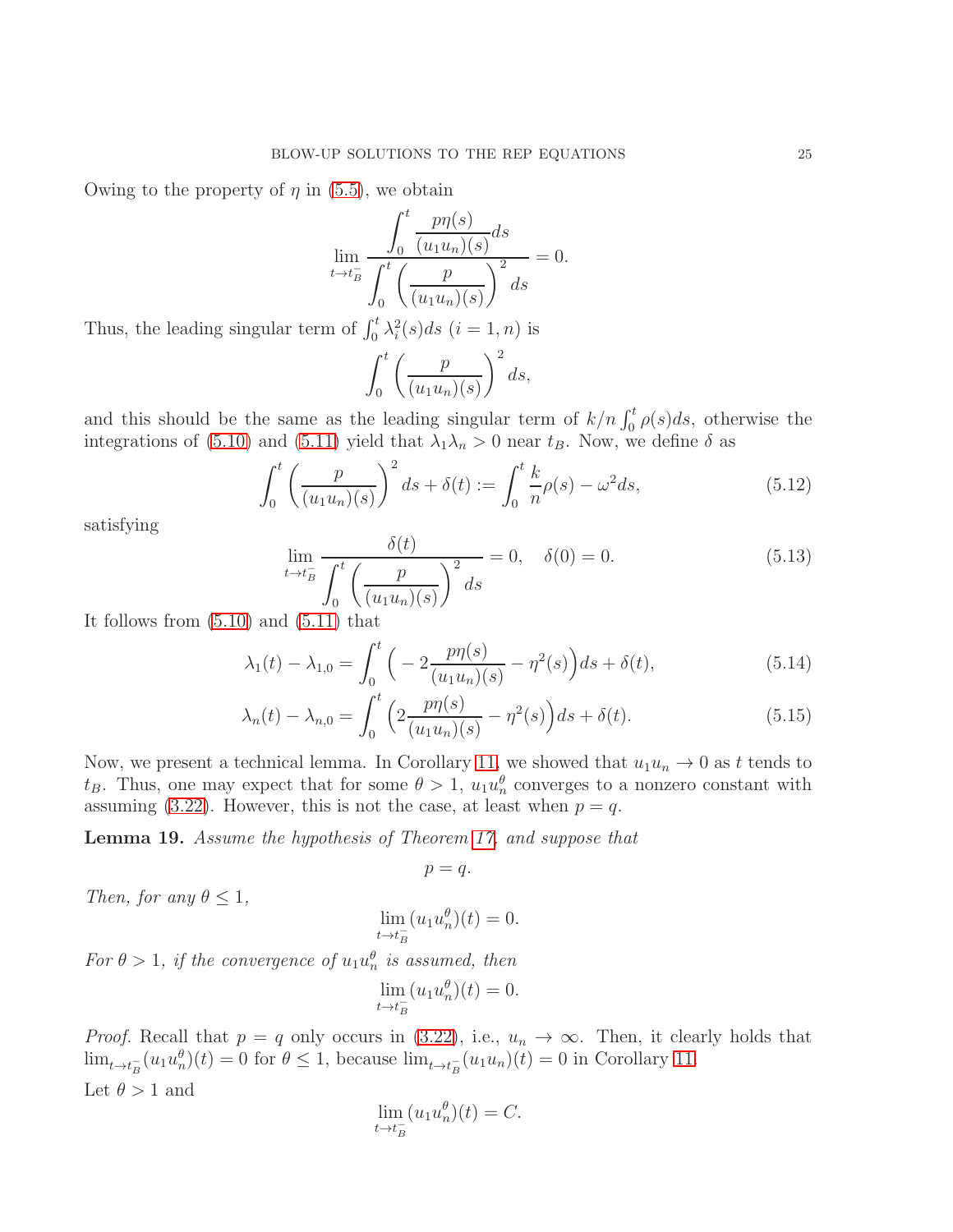We deduce from [\(3.15\)](#page-10-0) that

$$
\left(\frac{u_i(t)}{u_j(t)}\right)' = \frac{\lambda_{i,0} - \lambda_{j,0}}{u_j^2(t)},
$$
  

$$
u_i(t) = u_j(t) + u_j(t)(\lambda_{i,0} - \lambda_{j,0}) \int_0^t \frac{1}{u_j^2(s)} ds.
$$

Multiplying by  $u_n^{\theta}$  in the equation for  $i = 1, j = n$  yields

$$
(u_1 u_n^{\theta})(t) = u_n^{\theta+1}(t) \left( 1 + (\lambda_{1,0} - \lambda_{n,0}) \int_0^t \frac{1}{u_n^2(s)} ds \right).
$$

Then,  $1 + (\lambda_{10} - \lambda_{n,0}) \int_0^{t_B} 1/u_n^2(s) ds = 0$ , because the left-hand side converges to C, and  $u_n^{\theta+1} \to \infty$ . Apply l'Hôpital's rule to the right-hand side, to yield

$$
\lim_{t \to t_B^-} (u_1 u_n^{\theta})(t) = \lim_{t \to t_B^-} \frac{\lambda_{1,0} - \lambda_{n,0} u_n^{\theta}(t)}{-\theta - 1} u_n'(t)
$$

$$
= \lim_{t \to t_B^-} \frac{\lambda_{1,0} - \lambda_{n,0} (u_n^{\theta} u_1)(t)}{-\theta - 1} (u_n' u_1)(t).
$$

Because the final limit exists,

 $C =$  $2p$  $\theta + 1$  $\mathcal{C}_{0}^{(n)}$ p = 2C  $\theta + 1$ .

Then, as we assumed that  $\theta > 1$ , it follows that  $C = 0$ , as desired.

In the following theorem, we claim that the case of  $p = q$  implies (c) of (ii) in Theorem [2.](#page-2-0)

<span id="page-25-0"></span>**Theorem 20.** Suppose that  $[0, t_B)$  be the maximum interval of existence for [\(1.1\)](#page-0-1). Define  $u_i$  as  $(3.1)$ , and let

$$
\lim_{t \to t_B^-} u_1'(t)u_n(t) = -p, \quad \lim_{t \to t_B^-} u_1(t)u_n'(t) = q.
$$

If

$$
p=q,
$$

then  $J=2$ ,  $n=4$ , and

$$
(\lambda_{1,0} - \lambda_{3,0})(\lambda_{1,0} - \lambda_{4,0}) =: A_0 = k\rho_0.
$$

Moreover, this implies  $(c)$  of  $(ii)$  in Theorem [2.](#page-2-0)

Proof. Recall [\(3.3\)](#page-8-7)

$$
\rho = \rho_0 \prod_{i=1}^n \frac{1}{u_i}.
$$

From [\(5.12\)](#page-24-0) and [\(5.13\)](#page-24-1),

$$
\lim_{t \to t_B^-} \frac{\int_0^t (u_1 u_n)^{-2} ds}{\int_0^t \prod_{i=1}^n u_i^{-1} ds} = \frac{k \rho_0}{n p^2}.
$$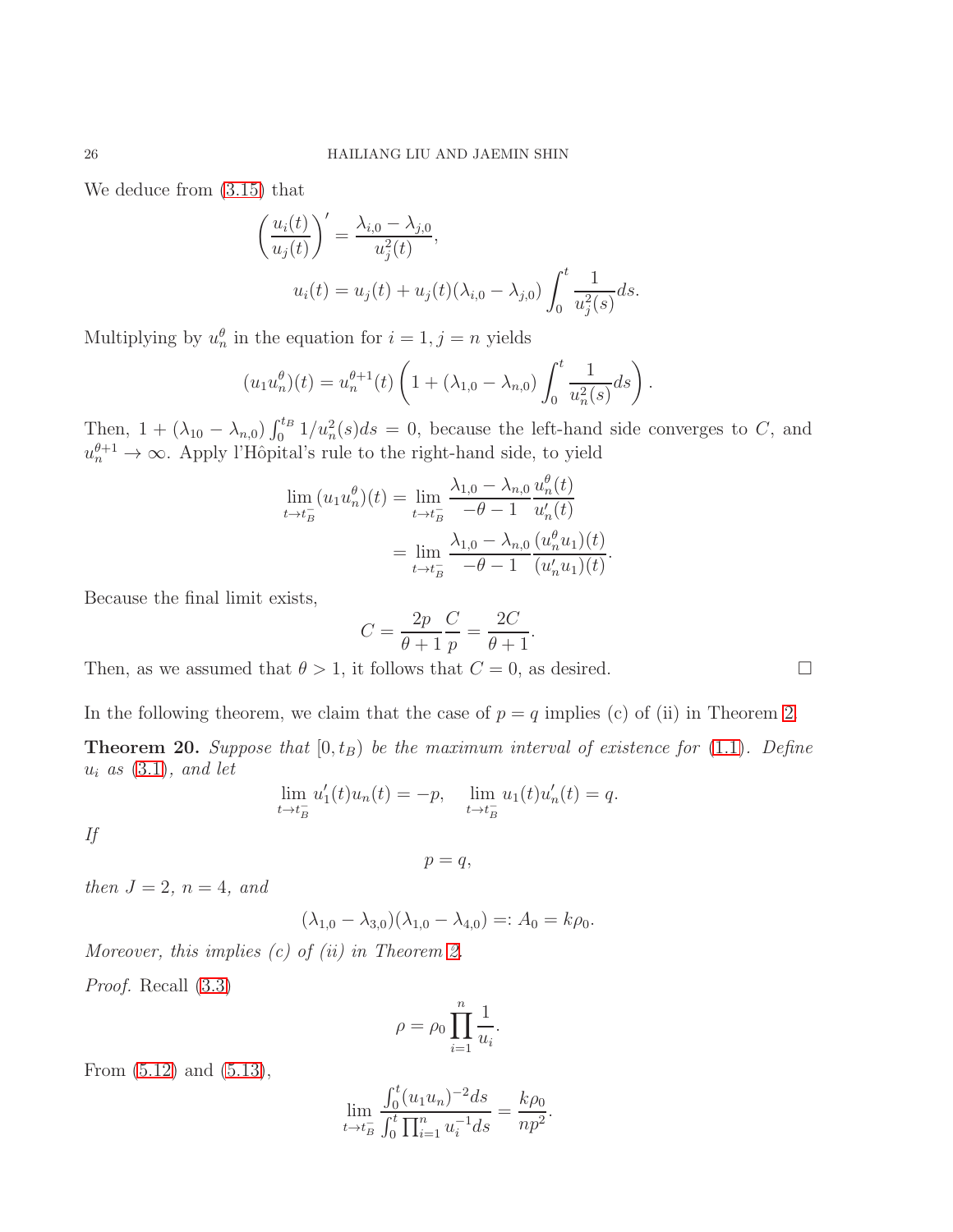We apply Cauchy's mean value theorem, to obtain

$$
\frac{\int_0^t (u_1 u_n)^{-2} ds}{\int_0^t \prod_{i=1}^n u_i^{-1} ds} \frac{1 - \frac{\int_0^{t_1} (u_1 u_n)^{-2} ds}{\int_0^t (u_1 u_n)^{-2} ds}}{1 - \frac{\int_0^{t_1} \prod_{i=1}^n u_i^{-1} ds}{\int_0^{t_1} \prod_{i=1}^n u_i^{-1} ds}} = \frac{\prod_{i=1}^n u_i(\tau)}{u_1^2(\tau) u_n^2(\tau)}
$$

for some  $t_1 < \tau < t$ . Owing to the convergence of the left-hand side as  $t \to t_B^ \bar{B}$ , we can construct a sequence  $\{\tau_l\}_{l=1}^{\infty}$  converging to  $t_B$  such that

$$
\lim_{l \to \infty} \frac{\prod_{i=1}^n u_i(\tau_l)}{u_1^2(\tau_l)u_n^2(\tau_l)} = \frac{k\rho_0}{np^2}.
$$

It follows from Lemma [9](#page-9-3) that

<span id="page-26-1"></span>
$$
\lim_{l \to \infty} u_1^{J-2}(\tau_l) u_n^{n-J-2}(\tau_l) = \frac{k \rho_0}{n p^2} \prod_{j=J+1}^{n-1} \frac{\lambda_{n,0} - \lambda_{1,0}}{\lambda_{j,0} - \lambda_{1,0}}.
$$
\n(5.16)

If it is assumed that  $J \neq 2$ , then

<span id="page-26-0"></span>
$$
\lim_{l \to \infty} u_1(\tau_l) u_n^{\frac{n-J-2}{J-2}}(\tau_l) = \left( \frac{k \rho_0}{np^2} \prod_{j=J+1}^{n-1} \frac{\lambda_{n,0} - \lambda_{1,0}}{\lambda_{j,0} - \lambda_{1,0}} \right)^{\frac{1}{J-2}}.
$$
\n(5.17)

If it is additionally assumed that  $(n - J - 2)/(J - 2) \leq 1$ , then Lemma [19](#page-24-2) implies that

$$
\left(\frac{k\rho_0}{np^2}\prod_{j=J+1}^{n-1}\frac{\lambda_{n,0}-\lambda_{1,0}}{\lambda_{j,0}-\lambda_{1,0}}\right)^{\frac{1}{J-2}}=0,
$$

which is not possible. The assumption that  $(n-J-2)/(J-2) > 1$  also yields a contradiction. Indeed, under this assumption one can show that  $u_1u_n^{(n-J-2)/(J-2)}$  is an increasing function in a neighborhood of  $t_B$ , by showing that for any  $\varepsilon > 0$  there exists  $t_1 \in (0, t_B)$  such that

<span id="page-26-2"></span>
$$
(u_1 u_n^{1+\varepsilon})'(t) > 0, \qquad t_1 < t < t_B \tag{5.18}
$$

<span id="page-26-3"></span>.

in the case of  $p = q$ . Then, together with  $(5.17)$  we have

$$
\lim_{t \to t_B^-} u_1(t) u_n^{\frac{n-J-2}{J-2}}(t) = \left( \frac{k \rho_0}{np^2} \prod_{j=J+1}^{n-1} \frac{\lambda_{n0} - \lambda_{10}}{\lambda_{j0} - \lambda_{10}} \right)^{\frac{1}{J-2}}
$$

Now, we apply Lemma [19](#page-24-2) to obtain

$$
\left(\frac{k\rho_0}{np^2}\prod_{j=J+1}^{n-1}\frac{\lambda_{n,0}-\lambda_{1,0}}{\lambda_{j,0}-\lambda_{1,0}}\right)^{\frac{1}{J-2}}=0,
$$

which is also not possible.

Hence,  $J = 2$ . Because the case of  $p = q$  is corresponds to [\(3.22\)](#page-11-6), we must have that  $n = 4$ . Moreover, substituting [\(5.1\)](#page-22-0) into [\(5.16\)](#page-26-1) with  $J = 2$  and  $n = 4$  yields

$$
k\rho_0 = (\lambda_{4,0} - \lambda_{1,0})(\lambda_{3,0} - \lambda_{1,0}),
$$
\n(5.19)

as desired.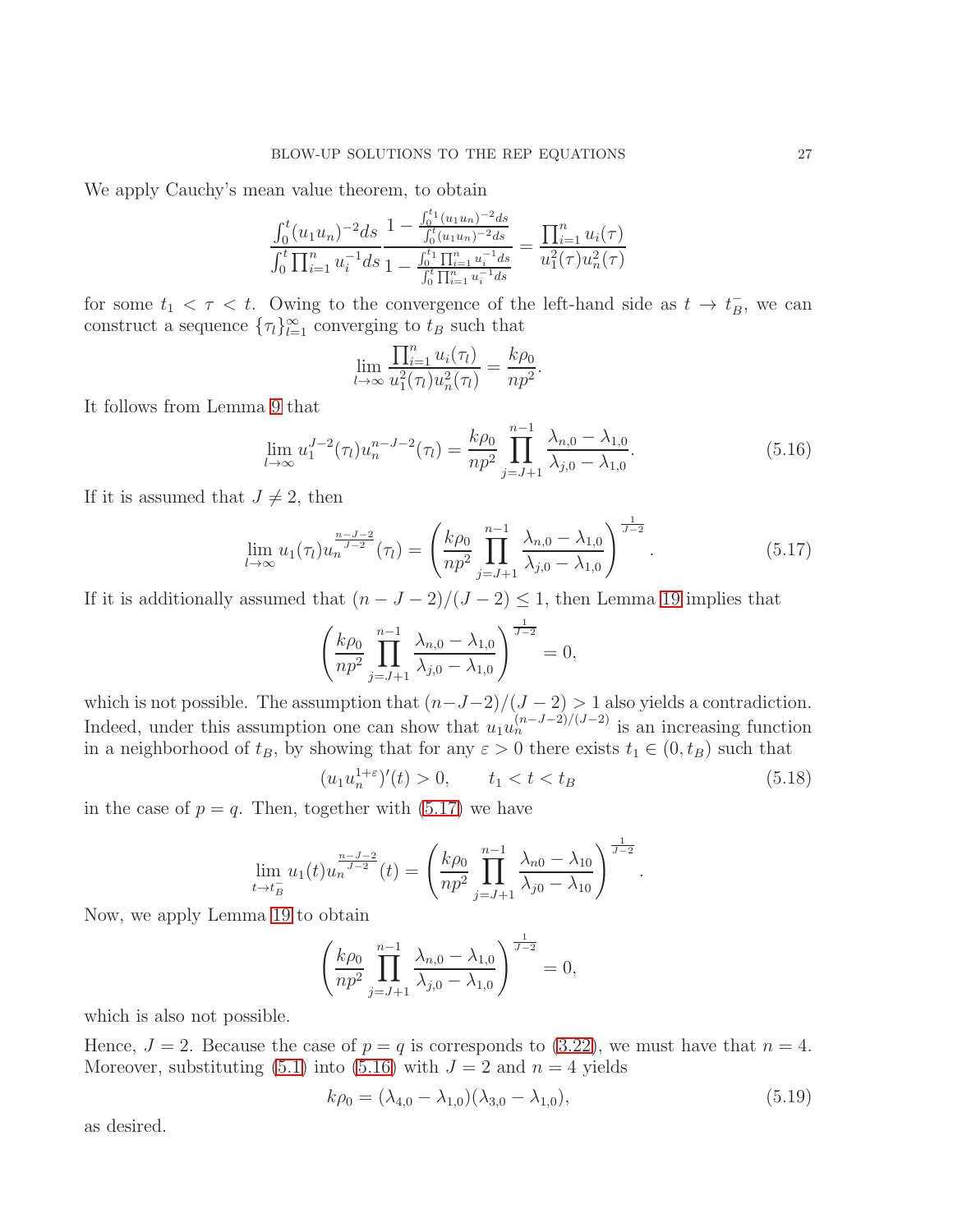It remains to verify the solution behaviors described in (c) of (ii) in Theorem [2.](#page-2-0) We first state a lemma describing the behavior of  $\delta$  near  $t_B$ .

<span id="page-27-0"></span>**Lemma 21.** Under the hypothesis of Theorem [20,](#page-25-0)  $\delta$  defined in [\(5.12\)](#page-24-0) satisfies

$$
\lim_{t \to t_B^-} \delta'(t) = -\omega^2.
$$

*Proof.* We have shown that  $J = 2$  and  $n = 4$  when  $p = q$ . Thus, we deduce from [\(5.12\)](#page-24-0) and [\(3.3\)](#page-8-7) that

$$
\delta' = \frac{1}{u_1^2 u_4} \left( \frac{k \rho_0}{4} \frac{1}{u_3} - \frac{p^2}{u_4} \right) - \omega^2.
$$

Using the representation in [\(3.17\)](#page-10-3),

$$
u_3 = \frac{\lambda_{4,0} - \lambda_{3,0}}{\lambda_{4,0} - \lambda_{1,0}} u_1 + \frac{\lambda_{3,0} - \lambda_{1,0}}{\lambda_{4,0} - \lambda_{1,0}} u_4,
$$

we have that

<span id="page-27-2"></span>
$$
\delta' = \frac{-p^2(\lambda_{4,0} - \lambda_{3,0})}{(\lambda_{4,0} - \lambda_{3,0})u_1 + (\lambda_{3,0} - \lambda_{1,0})u_4} \frac{1}{u_1 u_4^2} - \omega^2.
$$
\n(5.20)

The condition  $p = q$  implies that in a neighborhood of  $t_B$ ,

$$
\lim_{t \to t_B^-} (u_1 u_4^2)'(t) > 0,
$$

as mentioned in [\(5.18\)](#page-26-2). Thus,  $1/(u_1 u_4^2)$  is a decreasing function near  $t_B$  and converges. Moreover, in the case of [\(3.22\)](#page-11-6) we have that

$$
\frac{-p^2(\lambda_{4,0} - \lambda_{3,0})}{(\lambda_{4,0} - \lambda_{3,0})u_1 + (\lambda_{3,0} - \lambda_{10})u_4} \to 0.
$$

Hence, we conclude that

$$
\lim_{t \to t_B^-} \delta'(t) = -\omega^2.
$$

 $\Box$ 

Continue Proof of Theorem [20.](#page-25-0) Substituting  $(5.8)$  and  $(5.9)$  into  $(5.14)$  and  $(5.15)$  yields

$$
-\frac{p}{(u_1u_4)(t)} - \eta(t) - \lambda_{1,0} = \int_0^t \left( -2\frac{p\eta(s)}{(u_1u_4)(s)} - \eta^2(s) \right) ds + \delta(t),
$$
  

$$
\frac{p}{(u_1u_4)(t)} - \eta(t) - \lambda_{4,0} = \int_0^t \left( 2\frac{p\eta(s)}{(u_1u_4)(s)} - \eta^2(s) \right) ds + \delta(t).
$$

We deduce that

$$
\eta(t) = \int_0^t \eta^2(s)ds - \delta(t) - \frac{\lambda_{1,0} + \lambda_{4,0}}{2}.
$$

Notice that the integral equation together with [\(5.6\)](#page-23-6) and Lemma [21](#page-27-0) yields

<span id="page-27-1"></span>
$$
\eta(t) \to \infty, \quad \text{as } t \to t_B^-. \tag{5.21}
$$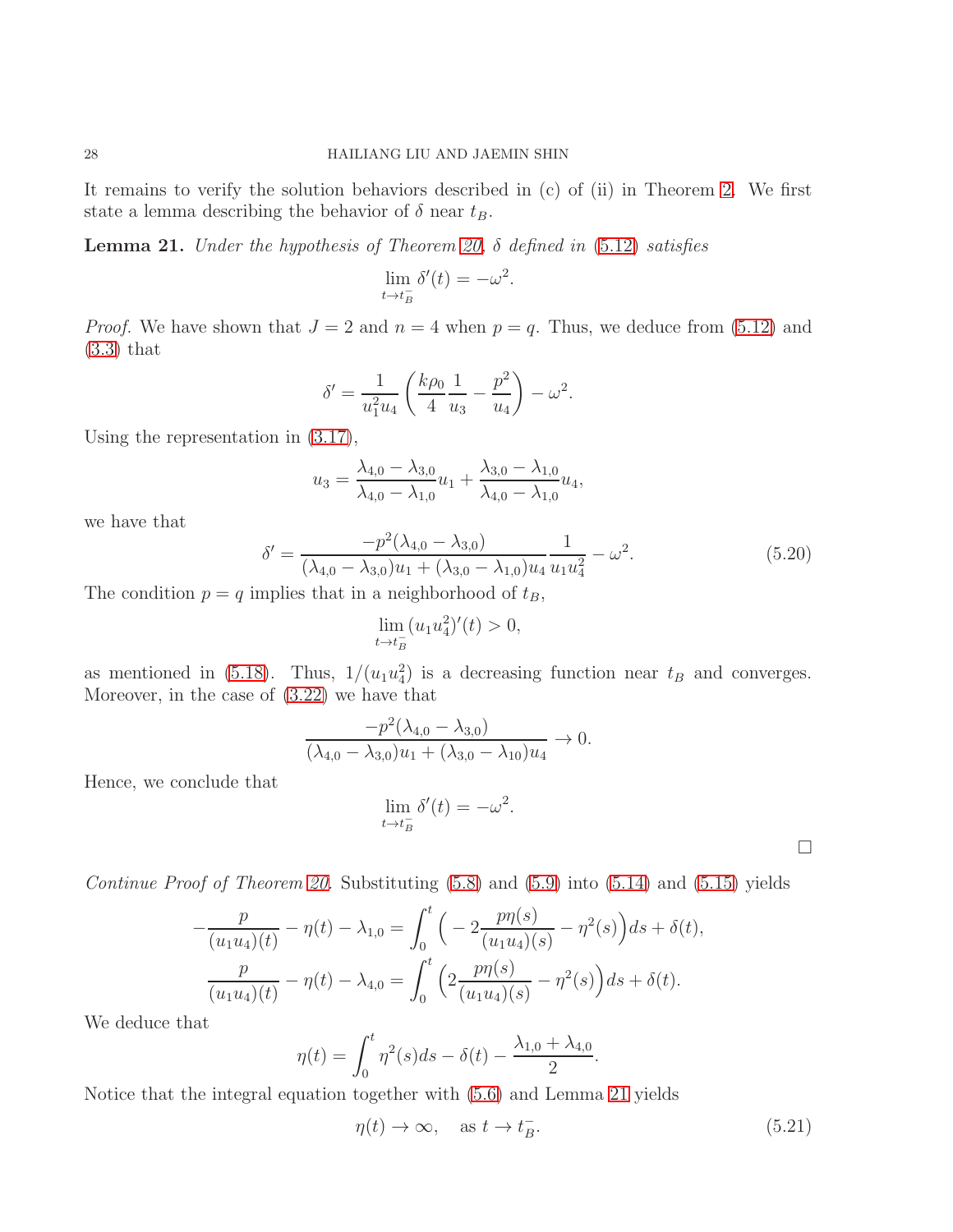The integral equation can be rewritten as

<span id="page-28-1"></span>
$$
\eta' = \eta^2 - \delta', \quad \eta(0) = -\frac{\lambda_{1,0} + \lambda_{4,0}}{2}.
$$
\n(5.22)

Then, for t sufficiently close to  $t_B$  so that

$$
0 < \int_{t}^{t_{B}} \frac{\eta^{2}(s) - \delta'(s)}{\eta^{2}(s) + 1} ds < \pi,
$$

we have that

$$
\arctan(\eta(\tau)) - \arctan(\eta(t)) = \int_t^\tau \frac{\eta^2(s) - \delta'(s)}{\eta^2(s) + 1} ds, \quad t < \tau < t_B.
$$

Now, send  $\tau \to t_B^ B^-$  to obtain

$$
\eta(t) = \cot\left(\int_t^{t_B} \frac{\eta^2(s) - \delta'(s)}{\eta^2(s) + 1} ds\right).
$$

Owing to Lemma [21](#page-27-0) and [\(5.21\)](#page-27-1), we have

$$
\lim_{t \to t_B^-} (t_B - t)\eta(t) = 1
$$

and for some  $\sigma$ ,

<span id="page-28-0"></span>
$$
\eta(t) = \frac{1}{t_B - t} + \sigma(t), \quad \sigma(t) = o(t_B - t).
$$
\n(5.23)

Moreover, one can show that  $\sigma$  is integrable, i.e.,

<span id="page-28-2"></span>
$$
\left| \int_0^{t_B} \sigma(s) ds \right| < \infty. \tag{5.24}
$$

Indeed, substituting [\(5.23\)](#page-28-0) into [\(5.22\)](#page-28-1) yields

$$
\sigma'(t) = \sigma^2(t) + \frac{2\sigma(t)}{t_B - t} - \delta'(t),
$$

and for  $t_1 < t < t_B$ 

$$
(t_B - t)\sigma(t) - (t_B - t_1)\sigma(t_1) = \int_{t_1}^t (t_B - s)\sigma^2(s)ds + \int_{t_1}^t \sigma(s)ds - \int_{t_1}^t (t_B - s)\delta'(s)ds.
$$

If  $\int_{t_1}^t (t_B - s) \sigma^2(s) ds$  were unbounded, then  $\int_{t_1}^t \sigma(s) ds \to -\infty$  as  $t \to t_B^ \bar{B}$ , as the left-hand side and  $\delta'(t)$  converge. However, this yields a contradiction, because

$$
\frac{\int_{t_1}^t (t_B - s)\sigma^2(s)ds}{\int_{t_1}^t \sigma(s)ds} \to 0.
$$

Thus, for  $t_1$  sufficiently close to  $t_B$ ,

$$
\left| (t_B - t)\sigma(t) - (t_B - t_1)\sigma(t_1) \right| = \left| \int_{t_1}^t (t_B - s)\sigma^2(s)ds + \int_{t_1}^t \sigma(s)ds - \int_{t_1}^t (t_B - s)\delta'(s)ds \right|
$$
  
> 
$$
\int_{t_1}^t (t_B - s)\sigma^2(s)ds \to \infty, \quad \text{as } t \to t_B^-.
$$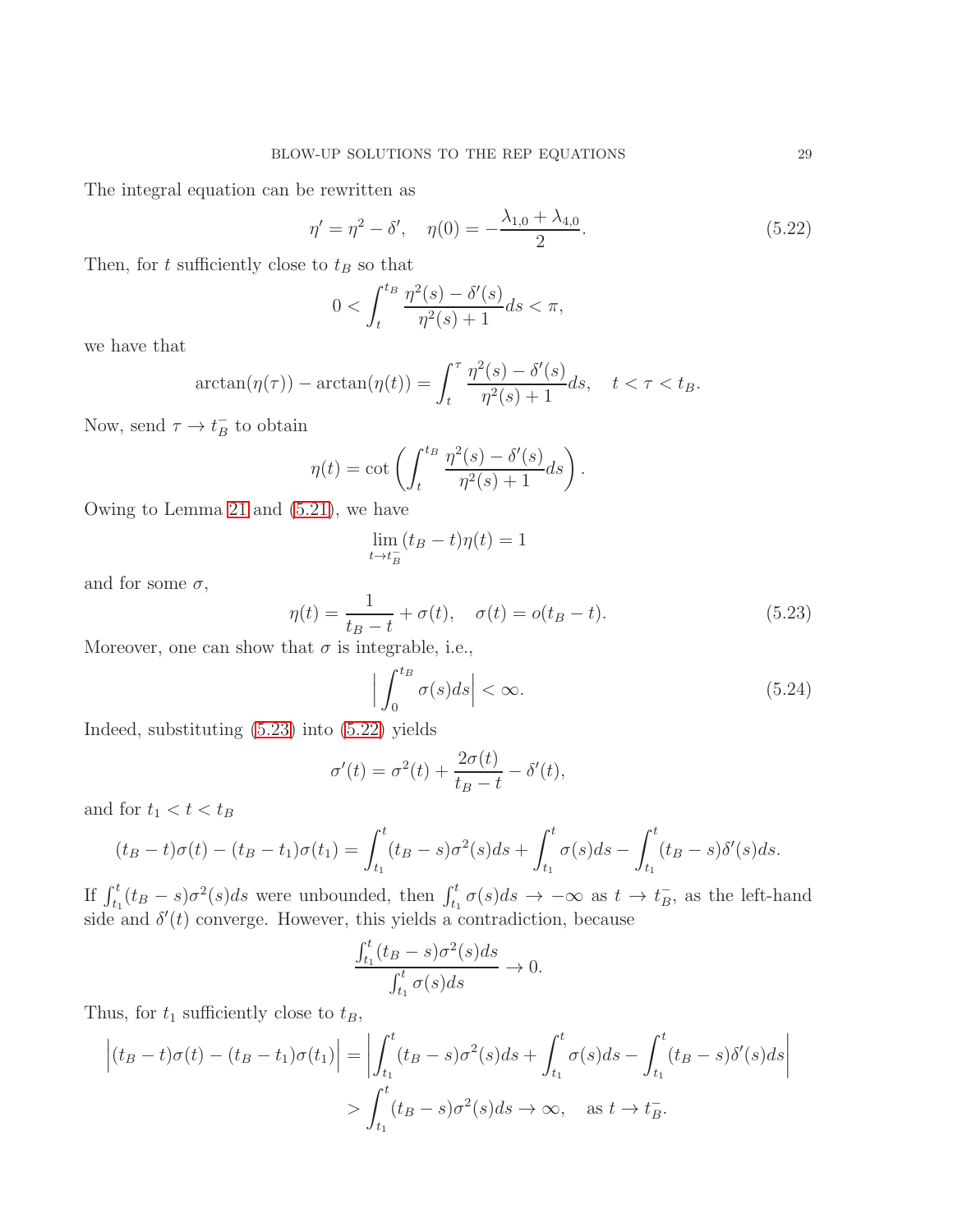Hence,  $\int_{t_1}^t (t_B - s) \sigma^2(s) ds$  converges. Thus we have [\(5.24\)](#page-28-2).

We now estimate  $\lambda_i$  and  $\rho$  from the representation of  $\eta$ . Integrating [\(5.4\)](#page-23-0) together with  $(5.23)$  yields

$$
(u_1 u_4)(t) = \frac{(t_B - t)^2}{t_B^2 e^{2 \int_0^t \sigma(s) ds}}.
$$

Substituting this representation and  $(5.23)$  into  $(5.8)$ ,  $(5.9)$ , and  $(5.12)$  yields

$$
\lambda_1(t) = -\frac{pt_B^2 e^{2\int_0^t \sigma(s)ds}}{(t_B - t)^2} - \frac{1}{(t_B - t)} - \sigma(t).
$$

$$
\lambda_4(t) = \frac{pt_B^2 e^{2\int_0^t \sigma(s)ds}}{(t_B - t)^2} - \frac{1}{(t_B - t)} - \sigma(t),
$$

and

$$
\rho(t) = \frac{4p^2t_B^4e^{4\int_0^t \sigma(s)ds}}{k(t_B - t)^4} + \frac{4\delta'(t)}{k} + c_b.
$$

These representations, together with  $(5.24)$ , imply (c) of (ii) in Theorem [2.](#page-2-0)

We close this section by providing a specific example with  $p = q$ .

Example. Recall that

$$
\omega = \sqrt{\frac{kc_b}{4}}, \quad p = q = \frac{\lambda_{4,0} - \lambda_{1,0}}{2}.
$$

Let  $\lambda_{3,0} = \lambda_{4,0}$ . Then, we have that

$$
k\rho_0 = 1, \quad \delta'(t) = -\omega^2,
$$

from  $(5.19)$  and  $(5.20)$ , respectively. Furthermore, we can obtain an explicit formula for  $\eta$ by solving  $(5.22)$ :

$$
\eta(t) = \omega \tan \left( \omega t - \arctan \left( \frac{\lambda_{1,0} + \lambda_{4,0}}{2\omega} \right) \right).
$$

The maximum interval of existence follows from the domain of  $\eta$ :

$$
t_B = \frac{\pi/2 + \arctan\left(\frac{\lambda_{1,0} + \lambda_{4,0}}{2\omega}\right)}{\omega}.
$$

Then, integrating [\(5.4\)](#page-23-0) yields

$$
(u_1 u_4)(t) = \left( \left( \frac{\lambda_{1,0} + \lambda_{4,0}}{2\omega} \right)^2 + 1 \right) \cos^2 \left( \omega t - \arctan \left( \frac{\lambda_{1,0} + \lambda_{4,0}}{2\omega} \right) \right).
$$

Finally, we deduce from  $(5.8)$ ,  $(5.9)$ , and  $(5.12)$  that

$$
\lambda_1 = \lambda_1 = -\frac{p}{\left(\frac{\lambda_{1,0} + \lambda_{4,0}}{2\omega}\right)^2 + 1} \sec^2\left(\omega t - \arctan\left(\frac{\lambda_{1,0} + \lambda_{4,0}}{2\omega}\right)\right) - \omega \tan\left(\omega t - \arctan\left(\frac{\lambda_{1,0} + \lambda_{4,0}}{2\omega}\right)\right),
$$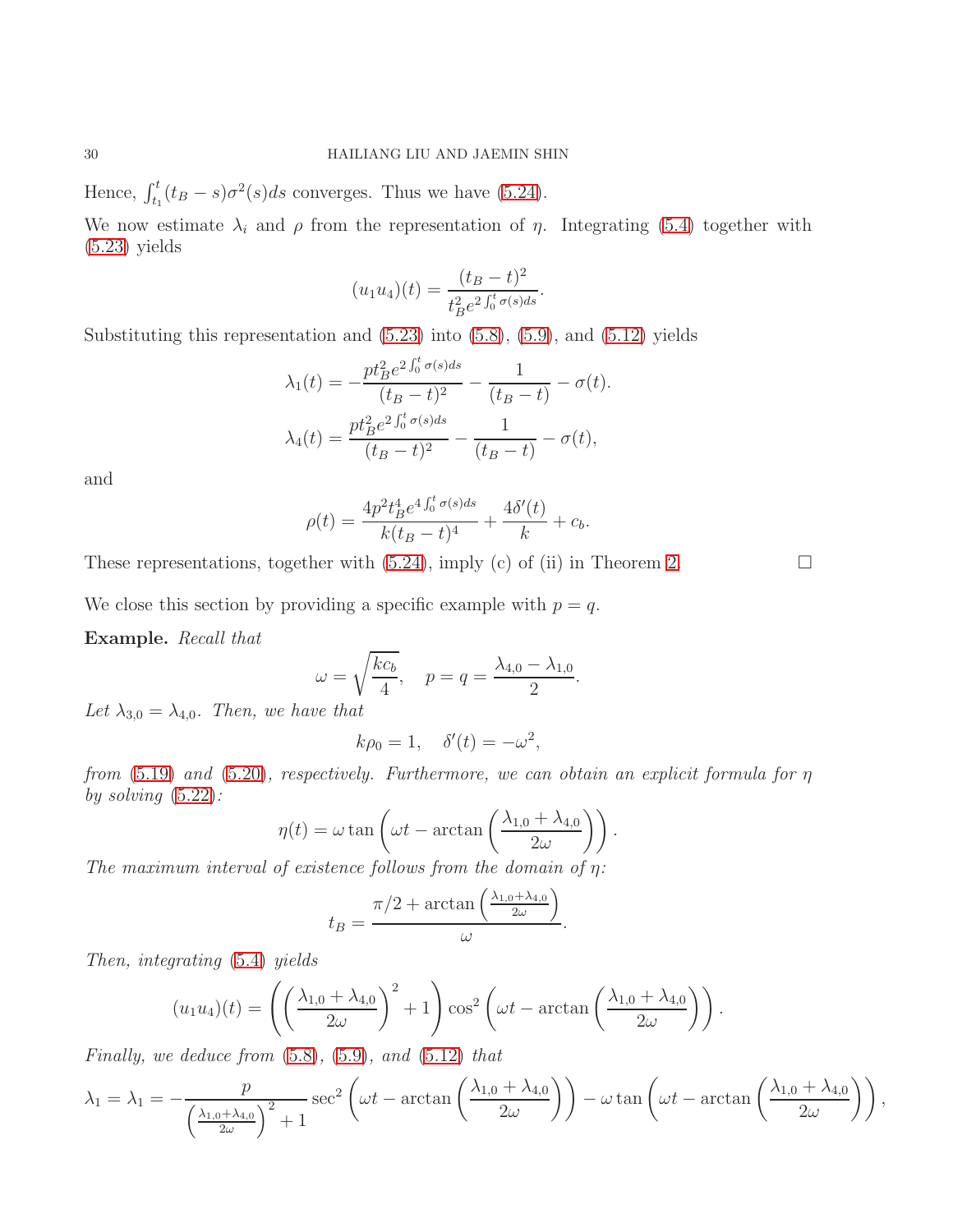BLOW-UP SOLUTIONS TO THE REP EQUATIONS 31

$$
\lambda_3 = \lambda_4 = \frac{p}{\left(\frac{\lambda_{1,0} + \lambda_{4,0}}{2\omega}\right)^2 + 1} \sec^2\left(\omega t - \arctan\left(\frac{\lambda_{1,0} + \lambda_{4,0}}{2\omega}\right)\right) - \omega \tan\left(\omega t - \arctan\left(\frac{\lambda_{1,0} + \lambda_{4,0}}{2\omega}\right)\right),
$$

$$
\rho = \frac{\rho_0}{\left(\left(\frac{\lambda_{1,0} + \lambda_{4,0}}{2\omega}\right)^2 + 1\right)^2} \sec^4\left(\omega t - \arctan\left(\frac{\lambda_{1,0} + \lambda_{4,0}}{2\omega}\right)\right).
$$

## **ACKNOWLEDGMENTS**

Liu was partially supported by the National Science Foundation under Grant DMS1812666. Shin was supported by newly appointed professor research fund of Hanbat National University and the National Research Foundation under Grant NRF-2017R1E1A1A03070498.

#### **REFERENCES**

- <span id="page-30-10"></span>[1] Oluş N. Boratav and Richard B. Pelz. On the local topology evolution of a high-symmetry flow. Physics of Fluids, 7(7):1712–1731, 1995.
- <span id="page-30-3"></span>[2] Uwe Brauer, Alan Rendall, and Oscar Reula. The cosmic no-hair theorem and the non-linear stability of homogeneous Newtonian cosmological models. Classical Quantum Gravity, 11(9):2283–2296, 1994.
- <span id="page-30-4"></span>[3] Michael P. Brenner and Thomas P. Witelski. On spherically symmetric gravitational collapse. J. Statist. Phys., 93(3-4):863–899, 1998.
- <span id="page-30-11"></span>[4] Brian J. Cantwell. Exact solution of a restricted Euler equation for the velocity gradient tensor. Phys. Fluids A, 4(4):782–793, 1992.
- <span id="page-30-9"></span>[5] Jos´e A. Carrillo, Young-Pil Choi, Eitan Tadmor, and Changhui Tan. Critical thresholds in 1D Euler equations with non-local forces. Math. Models Methods Appl. Sci., 26(1):185–206, 2016.
- <span id="page-30-8"></span>[6] Donghao Chae and Eitan Tadmor. On the finite time blow-up of the Euler-Poisson equations in  $\mathbb{R}^n$ . Commun. Math. Sci., 6(3):785–789, 2008.
- <span id="page-30-12"></span>[7] Michael Chertkov, Alain Pumir, and Boris I. Shraiman. Lagrangian tetrad dynamics and the phenomenology of turbulence. Phys. Fluids,  $11(8):2394-2410$ , 1999. The International Conference on Turbulence (Los Alamos, NM, 1998).
- <span id="page-30-5"></span>[8] Yinbin Deng, Tai-Ping Liu, Tong Yang, and Zheng-an Yao. Solutions of Euler-Poisson equations for gaseous stars. Arch. Ration. Mech. Anal., 164(3):261–285, 2002.
- <span id="page-30-7"></span>[9] Shlomo Engelberg, Hailiang Liu, and Eitan Tadmor. Critical thresholds in Euler-Poisson equations. Indiana Univ. Math. J., 50(Special Issue):109–157, 2001. Dedicated to Professors Ciprian Foias and Roger Temam (Bloomington, IN, 2000).
- <span id="page-30-15"></span>[10] Einar Hille. Ordinary differential equations in the complex domain. Dover Publications, Inc., Mineola, NY, 1997. Reprint of the 1976 original.
- <span id="page-30-2"></span>[11] Darryl D. Holm, Stevens F. Johnson, and Karl E. Lonngren. Expansion of a cold ion cloud. Applied Physics Letters, 38(7):519–521, 1981.
- <span id="page-30-6"></span>[12] Stephane Junca and Michel Rascle. Relaxation of the isothermal Euler-Poisson system to the driftdiffusion equations. Quart. Appl. Math., 58(3):511–521, 2000.
- <span id="page-30-14"></span>[13] Yongki Lee. Upper-thresholds for shock formation in two-dimensional weakly restricted Euler-Poisson equations. Commun. Math. Sci., 15(3):593–607, 2017.
- <span id="page-30-1"></span>[14] Yongki Lee and Hailiang Liu. Thresholds in three-dimensional restricted Euler-Poisson equations. Phys. D, 262:59–70, 2013.
- <span id="page-30-0"></span>[15] Hailiang Liu and Eitan Tadmor. Spectral dynamics of the velocity gradient field in restricted flows. Comm. Math. Phys., 228(3):435–466, 2002.
- <span id="page-30-13"></span>[16] Hailiang Liu and Eitan Tadmor. Critical thresholds in 2D restricted Euler-Poisson equations. SIAM J. Appl. Math., 63(6):1889–1910, 2003.